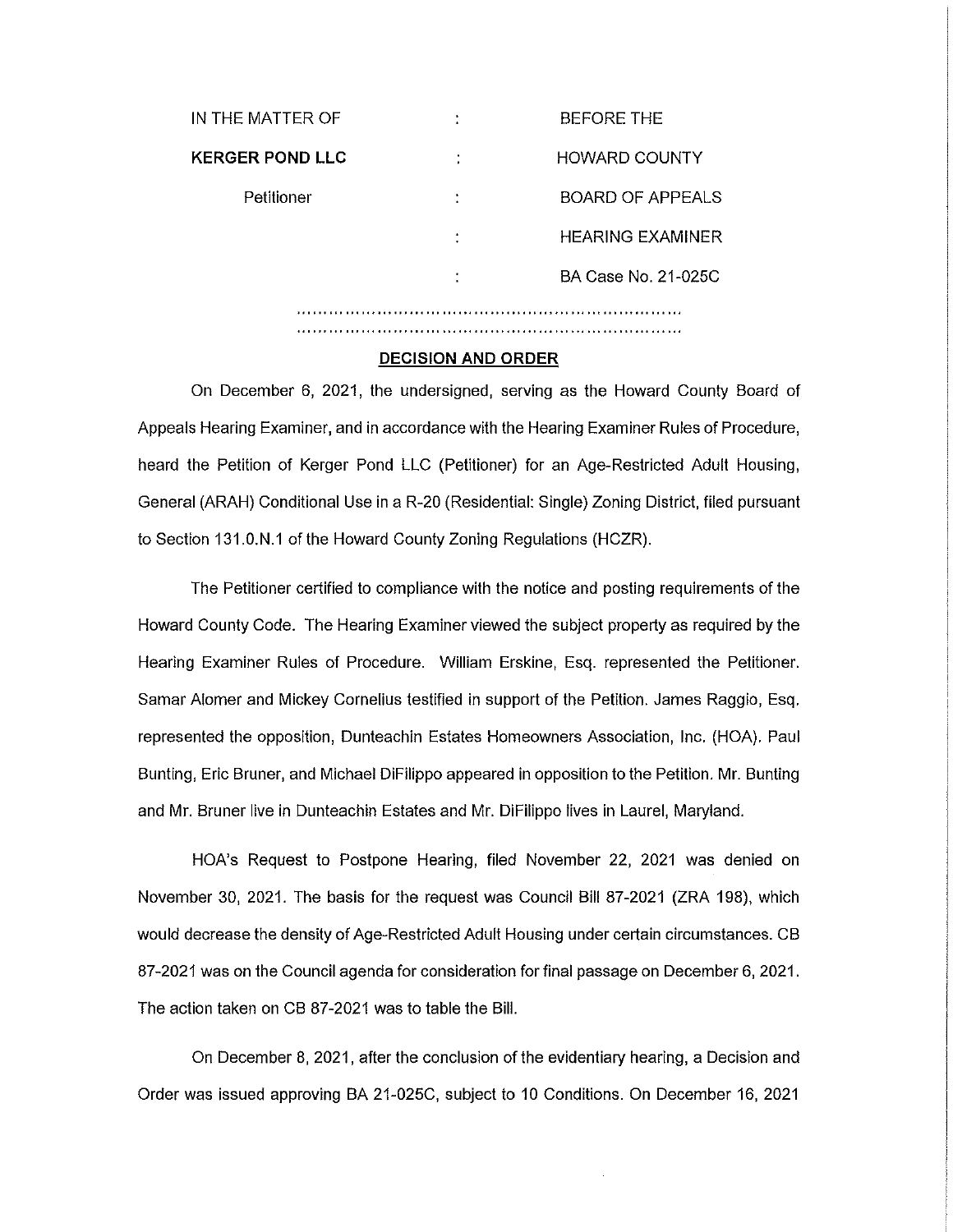Petitioner, by its attorney, filed a Request for Reconsideration and Request to Suspend Decision and Time for Appeal for Sixty (60) Days. Opposition's attorney was contacted and indicated that he was not going to file a written response to the Motion. On January 3. 2022, a Decision and Order was issued suspending the December 8, 2021 Decision and Order finally disposing of the Conditional Use application and setting an evidentiary hearing for February 22,2022.

Petitioner introduced into evidence the following Exhibits on February 22, 2022:

- 1. Revised Conditional Use Plan (2/22/22)
- 2. Revised Spread Sheet addressing DAP and DPZ comments (2/22/22)

#### **MOTION FOR RECONSIDERATION**

Rules of Procedure Rule 11.5 establishes the standard for the hearing examiners reconsideration of her decision. "The hearing examiner will revise the decision only upon a finding of mistake of fact or mistake of law." There is inherent authority in administrative bodies to reconsider their own quasi-judicial decisions which applies in the absence of a rule or statute providing for reconsideration. Where, as here, a rule or statute exists, it governs as to circumstances under which the body may grant reconsideration. Pursuant to the Rules of Procedure, Howard County Board of Appeals Hearing Examiner Rule 11.5, reconsideration is limited to a legally recognized ground and the hearing examiner may not impermissibly reconsider and reverse the decision based on a "mere change of mind". Cinque  $v$ . Montgomery County Planning Bd.,173 Md. App. 349, 918 A.2d 1254 (2007)

Petitioner cites County Councii of Prince George's County v. Zimmer Development Co., 217 Md. App. 310, 92 A.3d 601 (2014) for the proposition that reconsideration is authorized where, as here, a mistake of fact includes the failure of an underlying premise. Condition 3.e of the December 8, 2021 Decision and Order requires that the Conditional Use Plan be amended in response to concerns raised by DAP and DPZ. The underlying premise was that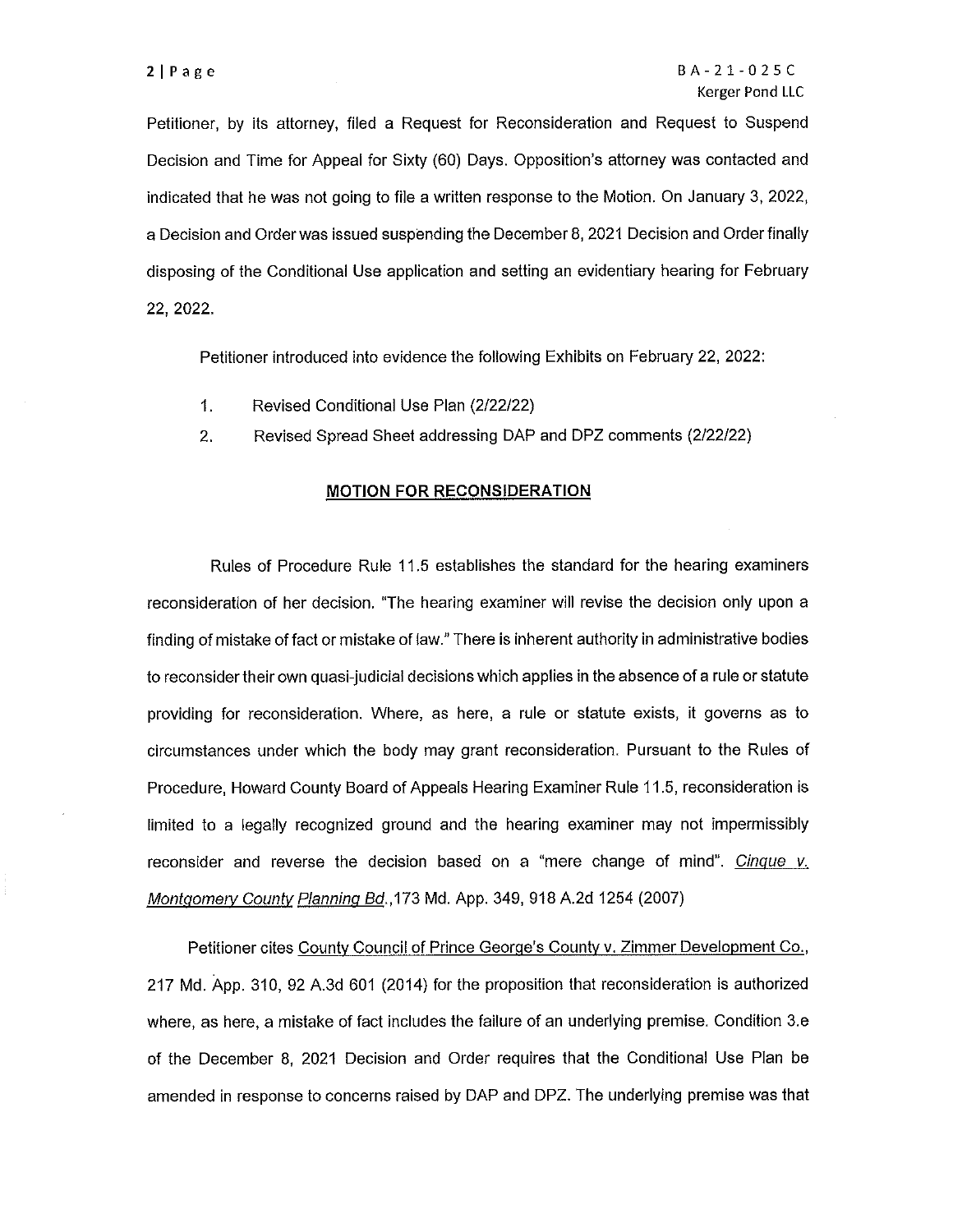# $3|Page$ <br>BA-21-025C Kerger Pond LLC

these amendments couid be addressed during Site Development Plan review. Subsequent engineering revealed that the amendments could not be resolved in a manner which would allow DP2 to approve minor modifications during the SDP process. Section 131.0.1.2.0. Opposition counsel, while in agreement in principle with the revised Conditional Use Plan, argued that Petitioner should proceed in accordance with the procedures to modify conditions in lieu of the instant request for reconsideration. As the design for the revised Conditional Use Plan in accordance with the DAP and DPZ recommendations resulted in a situation whereby DPZ does not have the authority approve the SDP, this has created a classic catch-22 situation which was clearly an unintended consequence of the original approval and is remediabie through the approval of the Motion for Reconsideration.

## FINDINGS OF FACT

Based upon the preponderance of evidence presented at the original hearing, and as supplemented by the evidentiary hearing on February 22, 2022, the Hearing Examiner finds the following facts:

1. Property Identification. The subject Property is located on the east side of Kerger Road, south of its intersection with llchester Road, and north of its intersection with Josie Court, and is in the R-20 Zoning District. The subject Property is in the 1st Election District. It is identified as Tax Map 0031, Grid 0021, Parcel 497, and known as 5263 Kerger Road, Eliicott City, Maryland (the Property).

2. Property Description. The Property consists of 8.35 acres, all of which are included in the Conditional Use area. The irregular-shaped Property is currently improved with a single-family detached dwelling and several accessory buildings. The environmentally sensitive areas on the Property consist of two intermittent streams on the southern and eastern property lines, two ponds, and wetlands associated with the streams and ponds. The site rises from an elevation of 369 feet at the southeast corner to 403 feet at the northwest corner. Existing vegetation covers portions of the rear lot line and the south lot line.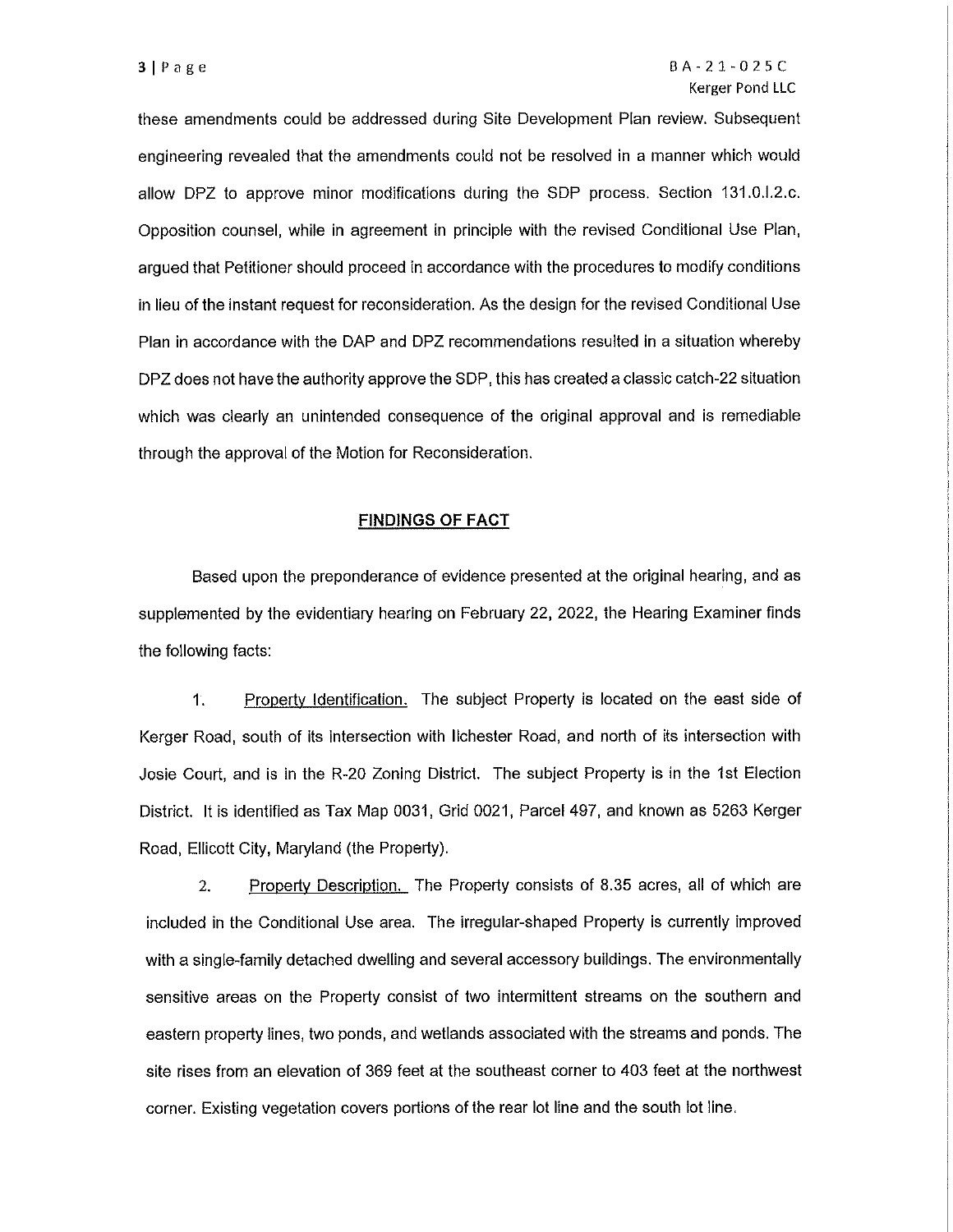#### $4 | P \nexists g \in$

## 3. Vicinai Properties.

| <b>Direction</b> | Zoning   | <b>Land Use</b><br>1980年 1980年                       |
|------------------|----------|------------------------------------------------------|
| North            | $R - 20$ | Single-Family Residences                             |
| South            | $R - 20$ | Single-Family Residences                             |
| East             | $R-20$   | Single-Family Residences, County owned<br>open space |
| West             | $R-20$   | Single-Family Residences, Kerger Road                |

4. Roads. Kerger Road has two travel lanes within a 60-foot right-of-way. The speed fimit is 25 miles per hour. There are speed humps located on Kerger Road approximately 100 feet north of the proposed access and approximately 500 feet south of the proposed access. Traffic count data is not available for this portion of Kerger Road.

5. Water and Sewer Service. The Property is within the Planned Service Area for Water and Sewer. The Property is served by public water and sewerage.

6. The General Plan. PlanHOWARD 2030 designates the Property as Established Community on the Designated Place Types Map. The Plan's Functional Road Classification Map depicts Kerger Road as a Minor Collector.

7. Zoning History. There is no record of a Board of Appeals, Zoning Board, or any other Zoning case for the Property.

8. Reported Aaency Comments.

(a) The Division of Land Development recommended adjustments to the Conditional Use Plan, items to be included in the Environmentai Concept Plan, that an approved Site Development Plan must obtained prior to the issuance of grading and building permits, items required to bring the landscape plan into conformance with the requirements of the Landscape Manual, that the development must comply with the Forest Conservation Act, and the identification/ concerns regarding sidewaiks required along both sides of the streets within the proposed development and the pathway within the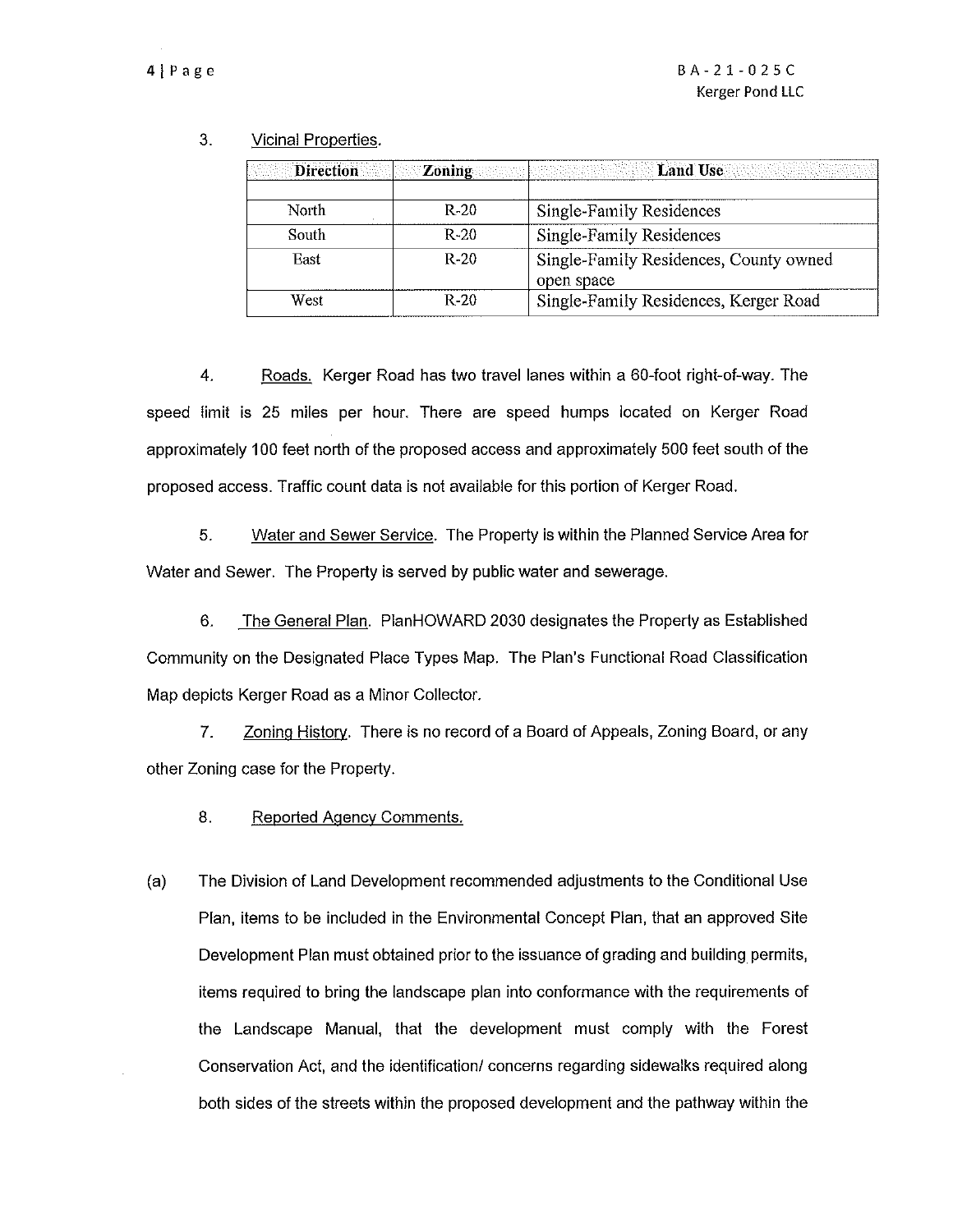BRL. See October 6, 2021 memo from Luber to Goins.

- (b) Development Engineering Division, Department of Planning and Zoning found no adverse engineering impacts on adjoining properties, and all development must comply with current Howard County design criteria including APFO requirements and stormwater management.
- (c) Department of Fire and Rescue requested that there be no on-street parking in the proposed cul-de-sac so fire and safety vehicles have adequate area to turn around.

9. Design Advisory Panel (DAP). DAP reviews and makes recommendations on developments of Age-Restricted Aduit Housing pursuant to Titie 16, Subtitle 15 of the Howard CountyCode. HZRA §131.0.N.a.18 requires that "the Conditional Use Plan and the architectural design of the building(s) shall have been reviewed by the Design Advisory Pane]...prior to the submission of the Conditional Use petition to the Department of Planning and Zoning. The Petitioner shall provide documentation with the petition to show compliance with this criterion." Section 16.1504 sets forth the recommendations the Panel shall make consistent with the compatibility criteria for Age-Restricted Adult Housing including, but not limited to, the design for buildings, vehicular circulation and access, pedestrian access and linkages, parking, existing trees, landscaping, and wails and fences. The Pane! shal! also address scale, massing, and compatibility of building in relation to the surrounding area as well as the architectural style, materials, entrances, windows, rood design, and colors of the proposed structures. Proposed open space including pathways, public spaces, amenity areas, and similar features are also to be considered by the Pane!.

DAP reviewed the proposed Conditional Use Plan at its April 7, 2021 meeting and by unanimous (4-0) vote recommended that Petitioner provide an amended Plan (1) showing alternative unit sizes or smaller unit sizes, (2) that Petitioner consider eliminating Units 21 and 22 and substitute that space with a community center, provide an outdoor recreation area, and provide street trees along the entirety of the private road, (3) that outdoor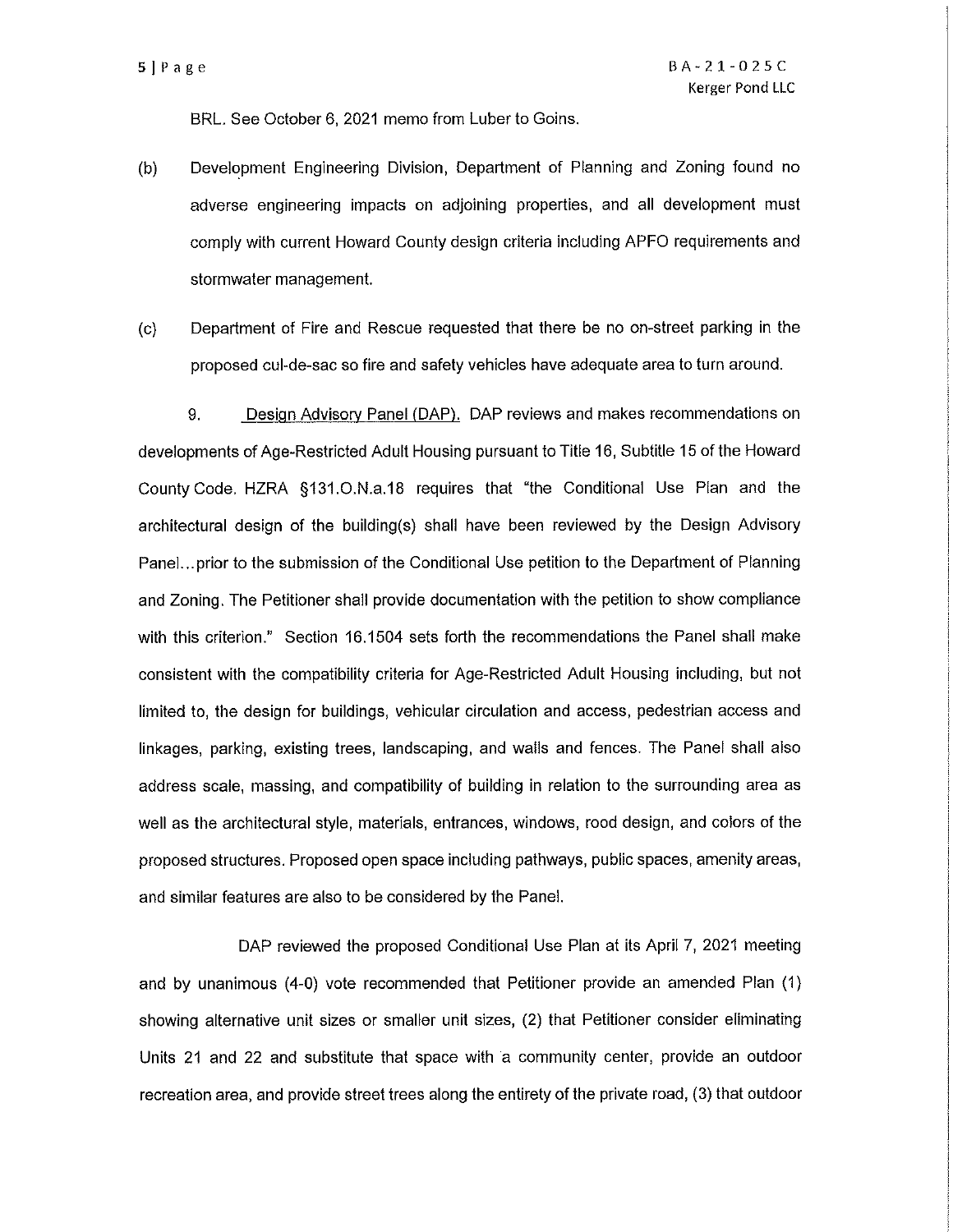space be provided in the backyard of each unit, (4) consider the reduction in size and/or number of units to make the development more concurrent with the neighborhood, (5) rework the site layout to better embrace the pond amenity for the entire neighborhood, (6) review the architecture in consideration of existing architecture, and (7) widen the proposed walking trail from 5 feet to 6 feet.

Petitioner provided an amended Plan which was reviewed by DAP at its June 9, 2021 meeting. The amended Plan addressed some, but not most, of DAP's concerns. At the conclusion of DAP's second review, by unanimous (5-0) vote, DAP adopted seven Recommendations which have been addressed as follows in the revised Conditional Use Plan (2/22/22);

1. For the applicant to come back with a plan that shows alternate unit sizes or smaller unit sizes.

Single story semi-detached units with a 40-50% reduction in livable area are proposed as an option on Lots 10-15. Two single story single-family detached dwelling units are proposed adjacent to the entrance on Lots 1 and 28. Two dwelling units have been eliminated reducing the density from 4 units per net acre to 3.7 units per net acre.

2. That the applicant considers eliminating Units 21 and 22 to use that space for a community center that meets the code and provides an outdoor recreational area.

Two dwelling units have been eliminated. The community building has been relocated to be more inclusive of the pond. The community building has increased in size by almost 50% from 20 square feet per unit to 30 square feet per unit. Total square footage for the community center is now 840 square feet which exceeds the minimum square footage of 560 square feet. A patio/deck has been added to the rear of the community center which increases the useable area and is a nice amenity. Paths have been added to link the community with the pond and other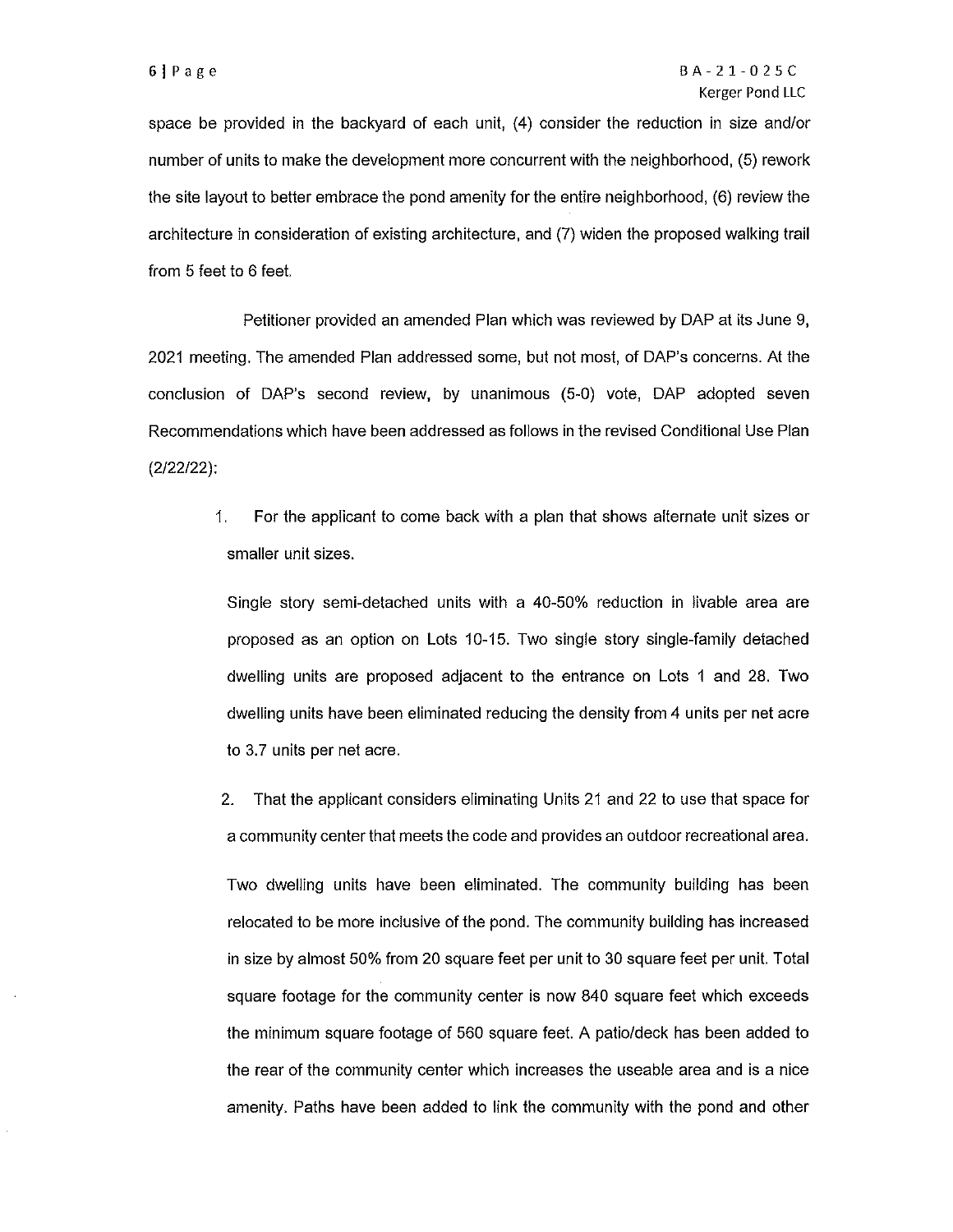residences. Additional benches will be provided.

3. For the applicant to provide outdoor space in the backyards for each unit.

All of the units have, at a minimum, a 40-foot back yard.

4. For the applicant to study the plan in great detail, even after a reduction in the size of ail or some of the units and reducing the quantity of the units to make it more concurrent with the neighborhood.

Two single story single-family detached dweilings are proposed for Lots 1 and 28, Lots 10-15 are proposed for either detached or semi-detached dwellings with a low profile roof line. After 50% of the units have been sold, any remaining Lots 10-15 may be developed with any dwelling type being offered elsewhere on site.

5. For the applicant to take another look at the overall site layout and to better embrace the existing pond amenity for the entire neighborhood.

The pond has been embraced through the relocation of the community building closer to the pond, the addition of a patio to the community buiiding, and by the addition of pathways and benches.

6. For the applicant to take a took at the adjacent variety of architecture to make sure the proposed homes are fitting into that vernacular.

Petitioner has evaluated the variety of architecture in the vicinity and has provided architectural elevations which fit into the vernacular.

7. For the applicant to widen the proposed walking trail from 5 feet to 6 feet.

The revised Conditional Use Plan provides a 6 foot walking trail. The revised Pian also includes sidewalks on both sides of Private Road A, street trees 10 feet from each driveway, a shower box for each shared bathroom, and two (2) additional parking spaces for visitor parking (11 parking spaces now provided)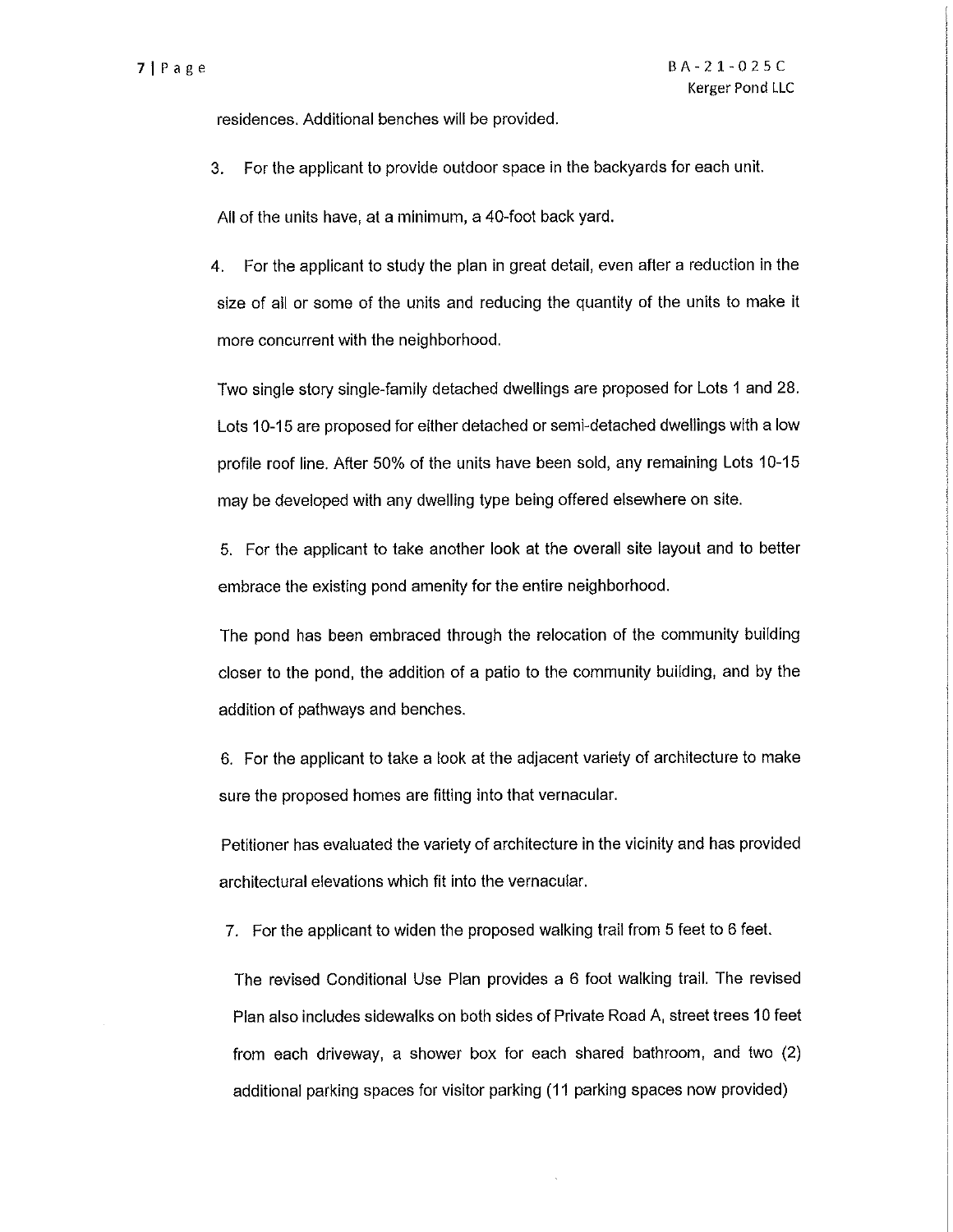10. Conditional Use Proposal. The Petitioner proposes an Age-Restricted Adult Housing (ARAH) development consisting of a maximum of 28 single-family dwellings which includes two (2) single story single-family detached units at Lots 1 and 28 and a possibility of detached/semi-detached single/two story units on Lots 10-15, a gazebo, an 840 square foot community center, and walking trails. All dwellings will incorporate features from the DPZ Universal Design Guidelines.

11. Opposition . Opposition agrees in principle with the revised Conditional Use Plan (2/22/22).

#### BURDEN OF PROOF

The Court of Appeals of Maryland has frequently expressed the applicable standards for judicial review of the grant or denial of a Conditiona! Use. The Conditional Use is a part of the comprehensive zoning plan sharing the presumption that, as such, it is in the interest of the general welfare, and therefore, valid. The Conditional Use is a valid zoning mechanism that delegates to an administrative body a limited authority to allow enumerated uses which the legislature has determined to be permissible absent any fact or circumstance negating this presumption. The legislative body has statutorily determined that a Conditional Use is compatible in a particular zoning district absent specific facts adduced to the contrary at a particular location. The duties given the hearing body are to judge whether the neighboring properties in the genera! neighborhood would be adversely affected and whether the use in the particular case is in harmony with the general purpose and intent of the Zoning Plan.

The Applicant has the burden of adducing testimony which wiil show that his use meets the prescribed standards and requirements, he does not have the burden of establishing affirmatively that his proposed use would be a benefit to the community. If he shows to the satisfaction of the zoning body that the proposed use would be conducted without rea!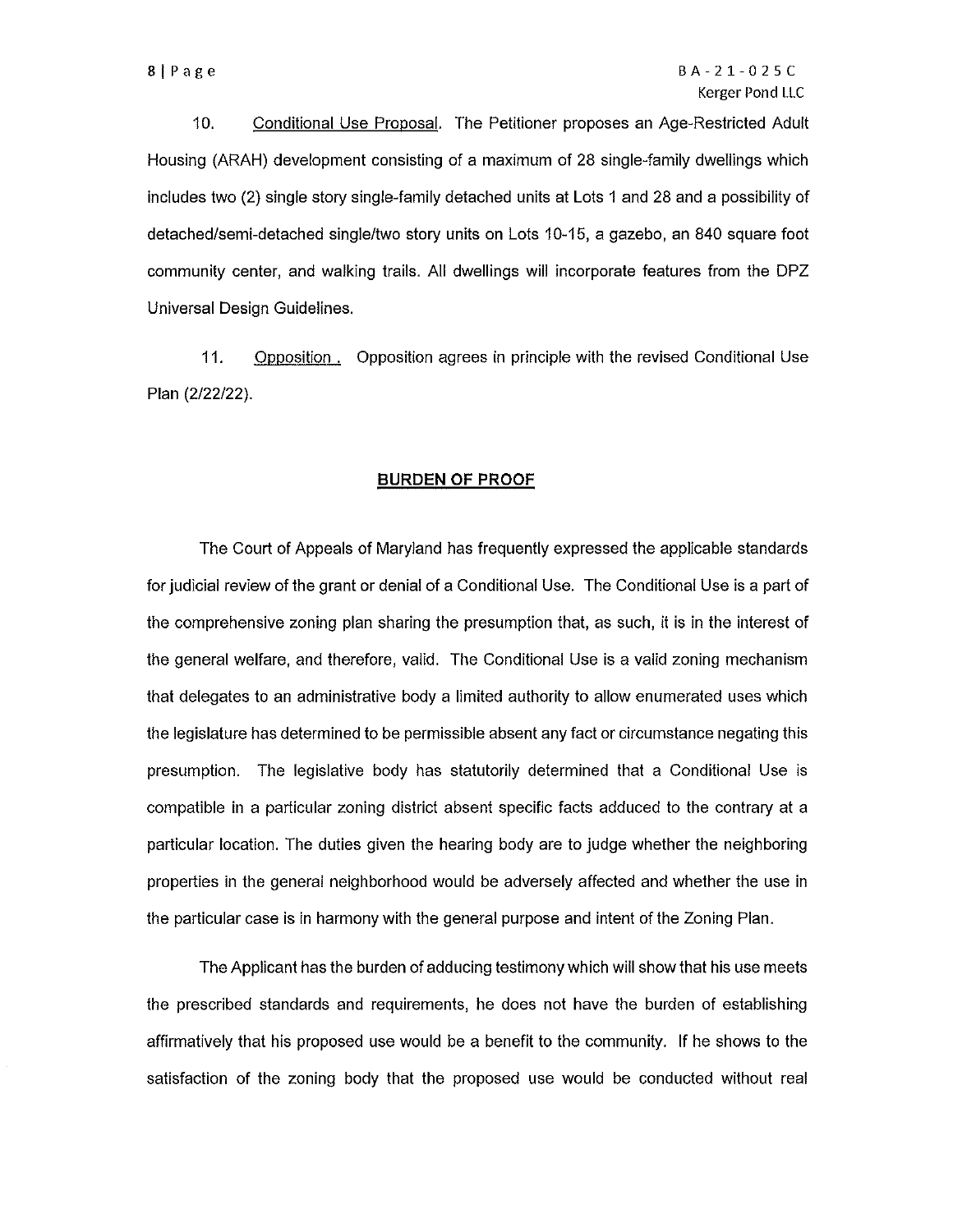# 9 | Page  $B A - 21 - 025C$ Kerger Pond LLC

detriment to the neighborhood and would not actually adversely affect the public interest, he has met his burden.

The extent of any harm or disturbance to the neighboring area and uses is, of course, material, if the evidence makes the question of harm or disturbance or the question of the disruption of the harmony of the comprehensive plan of zoning fairiy debatable, the matter is one for the zoning body to decide. But if there is no probative evidence of harm or disturbance in light of the nature of the zone involved or of factors causing disharmony to the operation of the comprehensive plan, a denial of an application for a Conditional Use is arbitrary, capricious, and ilfegal. Turner v. Hammond, 270 Md. 41, 54-55, 310 A.2d 543, 550-51 (1973); Rockville Fuel & Feed Co. v. Board of Appeals of Gaithersburg, 257 Md. 183, 187-88, 262 A.2d 499, 502 (1970); Montgomery County v. Merlands Club, Inc., 202 Md. 279, 287, 96 A.2d 261, 264 (1953); Anderson v. Sawyer, 23 Md. App. 612,617, 329 A.2d 716,720(1974). These standards dictate that if a requested Conditional Use is properly determined to have an adverse effect upon neighboring properties in the general area, it must be denied. Schultz v. Pritts, 291 Md. 1, 432 A.2d 1319, 1325 (1981). See also Mossberg v. Montgomery County, 107Md.App. 1, 666 A.2d 1253 (1995).

The appropriate standard to be used in determining whether a requested Conditional Use would have an adverse effect and, therefore, should be denied is whether there are facts and circumstances that show that the particular use proposed and the particular location proposed would have any adverse effects above and beyond those inherently associated with such a Conditional Use irrespective of its location within the zone. Turner v. Hammond, 270 Md.\_41, 54-55, 310 A.2d 543, 550-51 (1973); Deen v. Baltimore Gas & Electric Co., 240 Md. 317, 330-31; 214 A.2d 146, 153 (1965); Anderson v. Sawyer, 23 Md. App. 612, 617-18, 329 A.2d 716, 720, 724 (1974). Schuitz v. Pritts, 291 Md. 1, 432 A.2d 1319, 1331 (1981). See also Mossberg v. Montgomery County, 107 Md. App. 1, 666 A2d 1253 (1995).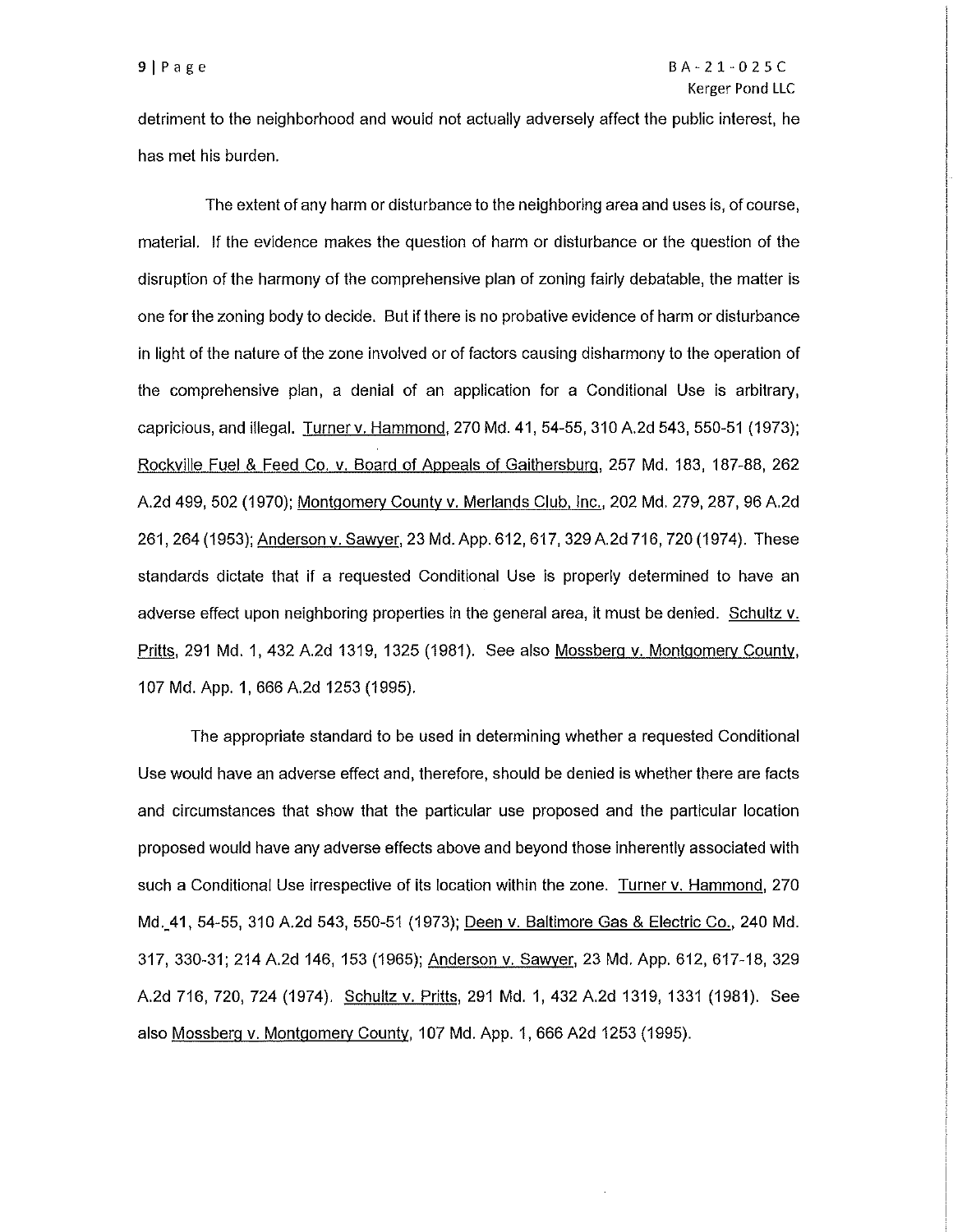### CONCLUSIONS OF LAW

#### 1. General Criteria for Conditional Uses [Section 131,0,B)

HCZR Sections 131.0.B.1-3 require the Hearing Authority to evaluate whether the proposed Conditional Use will be in harmony with the landscape uses and policies indicated in the Howard County General Plan for district in which it is located through the application of three standards: harmony with the General Plan, overali intensity and scale of use, and atypical adverse impacts.

#### A. Harmony and Intensity of Use

Section 131.0.B.1. The proposed Conditional Use plan will be in harmony with the land uses and policies in the Howard County General Plan which can be related to the proposed use.

While Howard County General Plan policies are not directly related to Conditional Use requests for ARAH, the proposed single-family semi-detached dwellings are compatible in character with the surrounding residential areas. Additionally, the development is in harmony with following policies that encourage housing options for residents at diverse income ievels and life stages:

Policy 9.2: "Expand full spectrum housing for residents at diverse income leveis and life stages, and for individuals with disabilities, by encouraging high quality, mixed income,

multigenerational, well designed, and sustainabie communities."

Policy 9.4: "Expand housing options to accommodate the County's senior population

who prefer to age in place and people with special needs."

## Section 131.0.B.2. The nature and intensity of the use, the size of the site in relation to the use, and the location of the site with respect to streets giving access to the site are such that the overall intensity and scale of the use(s) are appropriate for the site.

The Petitioner is proposing a maximum of 28 dwelling units on 7.51 net acres. In the R-20 Zoning District, an ARAH may be approved up to a maximum residential density of 4 dwelling units per net acre. Therefore, the 7.51 net acres of the Property may be approved for up to 30 dwelling units. Petitioner is requesting a maximum of 28 units which is less than the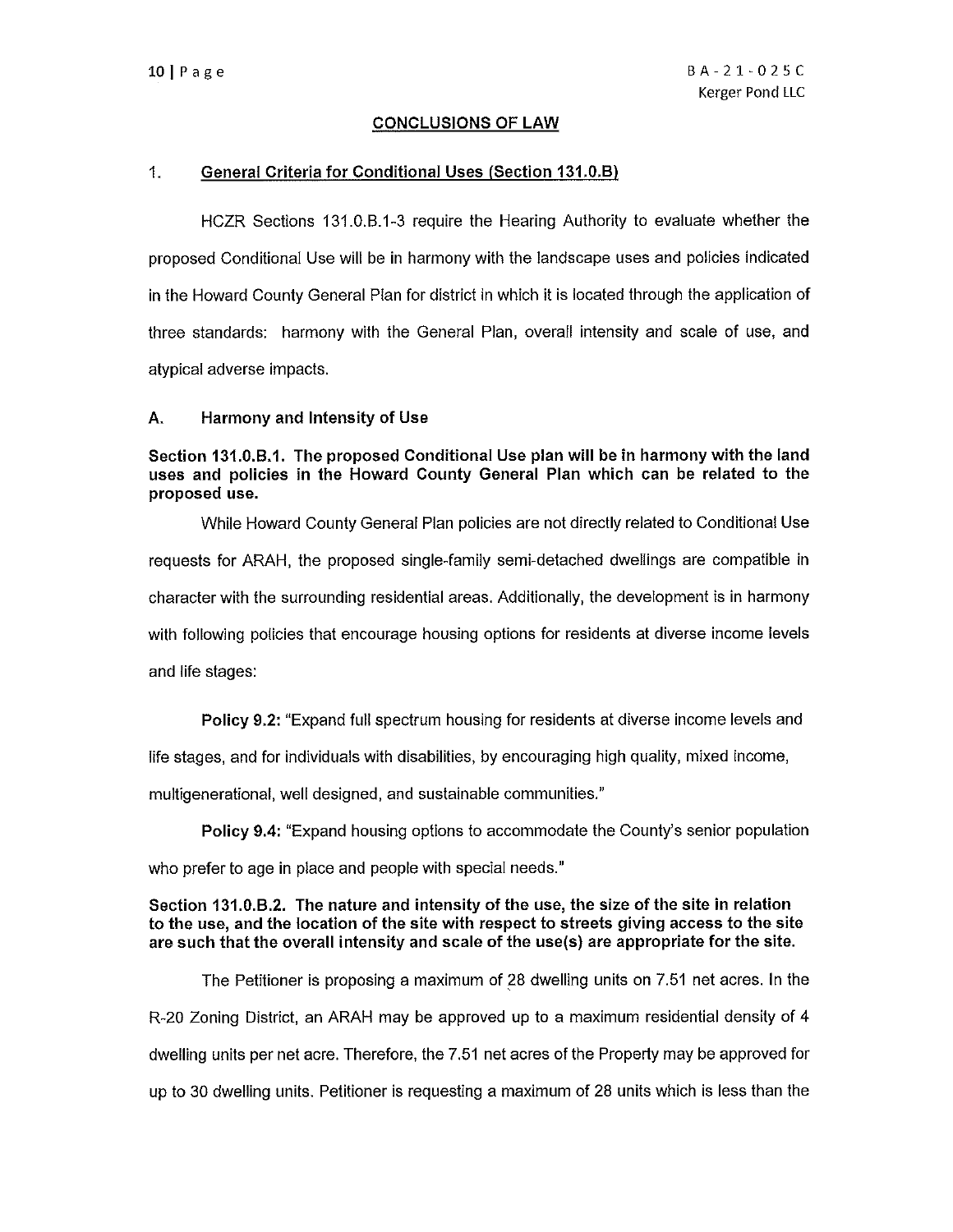density permitted. 4 dwellings per net acre is permitted and 3.7 dweiiings per net area is requested. The development complies with all setbacks, environmental buffers, bulk regulations, and provides 50% open space, more than the 35% required. A 560 square foot community building is required, an 840 square feet community building is to be provided.

The Functional Road Classification Map of PlanHoward 2030 depicts Kerger Road as a minor collector, which is an appropriate classification for the types and number of vehicles associated with the proposed use.

The nature and intensity of the use, the size of the Property in relation to the use, and the location of the site, with respect to streets that provide access, are such that the overail intensity and scale of the use are appropriate.

## B. Adverse Impacts (Section 131.0.B.3)

Unlike HCZR Section 131.0.B.1, which concerns the proposed use's harmony or compatibility with the General Plan, or Section 131.0.B.2, which concerns the on-site effects of the proposed use, compatibility of the proposed use with the neighborhood is measured / under Section 131.0.B.3's six off-site, "adverse effect" criteria: (a) physical conditions: (b) structures and landscaping; (c) parking areas and loading; (d) access; (e) environmentally sensitive areas; and (f) impact on the character and significant historic sites.

Inherent in the assessment of a proposed Conditional Use under these criteria is the recognition that virtually every human activity has the potential for adverse impact. The assessment therefore accepts some level of such impact in light of the beneficial purposes the zoning body determined to be inherent in the use. Thus, the question in the matter before the Hearing Examiner is not whether the proposed use would have adverse effects in an R-20 Zoning District. The proper question is whether there are facts and circumstances showing the particular use proposed at the particular location would have any adverse effects above and beyond those inherently associated with such a special exception [conditional] use irrespective of its location within the zones. People's Counsel for Baltimore County v. Loyola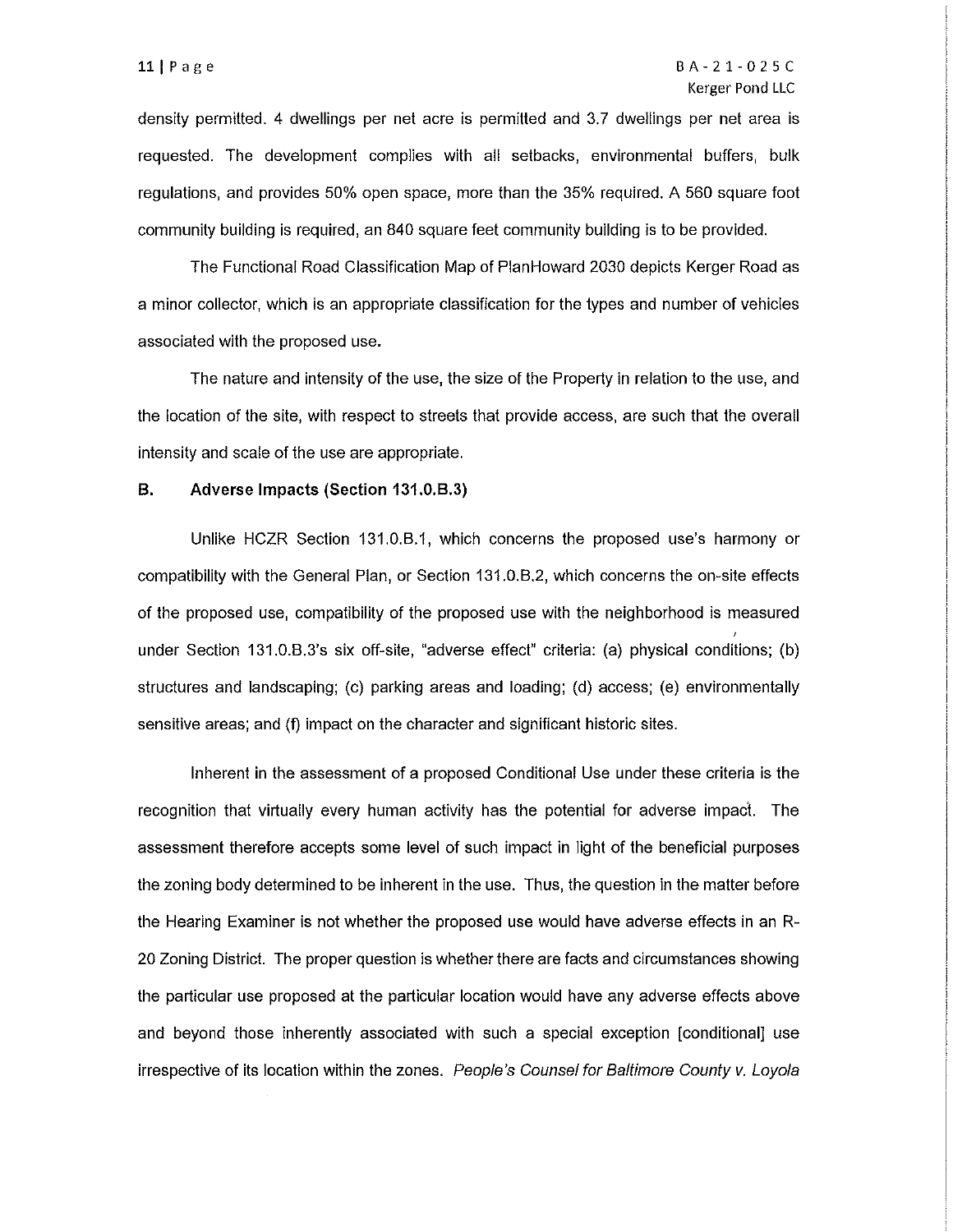College in Maryland, 406 Md. 54, 956 A.2d 166 (2008); Schultz v. Pritts, 291 Md. 1, 432 A.2d 1319 (1981); Mossburg v. Montgomery, 107 Md. App. 1, 666 A.2d 1253 (1995).

For the reasons stated below and as conditioned, Petitioner has met its burden of presenting sufficient evidence under HCZR Section 131.0.B.3 to establish the proposed use will not have adverse effects on vicinal properties beyond those ordinarily associated with an Age-Restricted Adult Housing, General, in the R-20 Zoning District.

Section 131.0.B.S.a. The impact of adverse effects such as, but not limited to, noise, dust, fumes, odors, intensity of lighting, vibrations, hazards or other physical conditions will be greater at the proposed site than it would generally be elsewhere in the same zoning district or other similar zoning districts.

The proposed development will consist of single-family detached and semi-detached dwellings. There is no evidence of atypica! adverse effects such as noise, dust, fumes, odors, vibrations, Increased lighting, hazards, or other physical conditions that would be greater at the subject site than generally elsewhere.

Section 131.0.B.3.b. The location, nature and height of structures, walls or fences, and the nature and extent of the existing and/or proposed landscaping on the site are such that the use will not hinder or discourage the development and/or use of adjacent land and structures more at the subject site than it would generally elsewhere in the same zoning district or other similar zoning districts.

The proposed buildings and structures comply with all setback and height requirements. The proposed development retains some of the existing vegetation on the north, south, and east property lines and provides a Type "C" vegetative buffer along the north property line. The buffers along the south and east property lines exceed the requirements of a Type "C" buffer.

Two Forest Conservation Easements will provide for afforestation of the Property. Easement "A" is shown along the east property line and Easement "B" is shown on a portion of the southern boundary and provides additional screening from vicinal properties. No variances are requested.

Thus, the proposed use will not hinder or discourage the development and/or use of adjacent land and structures more at the subject Property than generally elsewhere.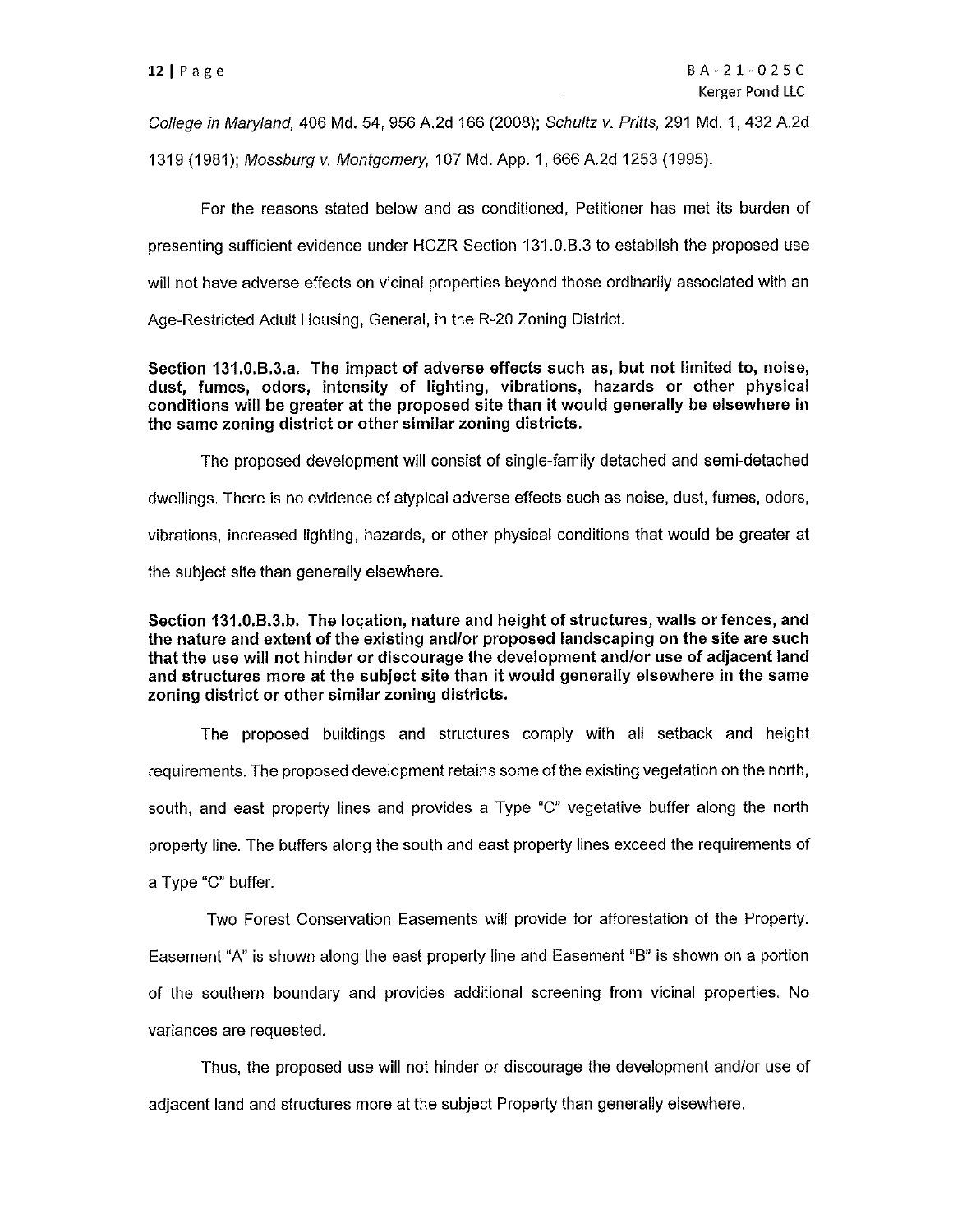## Section 131.0.B.3.C. The number of parking spaces will be appropriate to serve the particular use. Parking areas, loading areas, driveways and refuse areas will be approximately located and buffered or screened from public roads and residential uses to minimize adverse impacts on adjacent properties.

The Zoning Reguiations do not contain a parking requirement for age-restricted adult housing semi-detached structures; however, the closest parking use category is age-restricted adult housing single family attached structures, which requires two spaces per unit and an additional 0.3 spaces per unit for guest parking. Additionally, 10 parking spaces per 1,000 square feet are required for the community building. Therefore, 65 spaces are required for the 28 units and nine (9) are required for the 840 square foot community building for a total of 74 parking spaces. The Conditionai Use Pian shows 56 parking spaces allocated to garages, eleven (11) on-street parking spaces and an additional 56 spaces provided on the driveways. The total number of parking spaces provided is 123.

The parking spaces are screened from the pubiic roads and adjacent properties by proposed landscaping. Waste will be collected in individual residential trash receptacles, which will not be visible from the public right-of-way or adjacent properties.

Section 131.0.B.3.d. The ingress and egress drives will provide safe access with adequate sight distance, based on actual conditions, and with adequate acceleration and deceleration lanes where appropriate. For proposed Conditional Use sites which have driveway access that is shared with other residential properties, the proposed Conditional Use will not adversely impact the convenience or safety of shared use of the driveway.

Precise sight distance measurements can only be determined by a detailed sight distance analysis, which is typically conducted during Site Development Plan review. The estimated sight distance on Kerger Road exceeds 500 feet in both directions. According to the American Association of State Highway and Transportation Official (AASHTO) guidelines, based on an estimated stopping sight distance of 155 feet for a car going 25 miles per hour, the existing access point on Kerger Road appears to provide safe access with adequate stopping sight distance. The use will not share access with any other properties.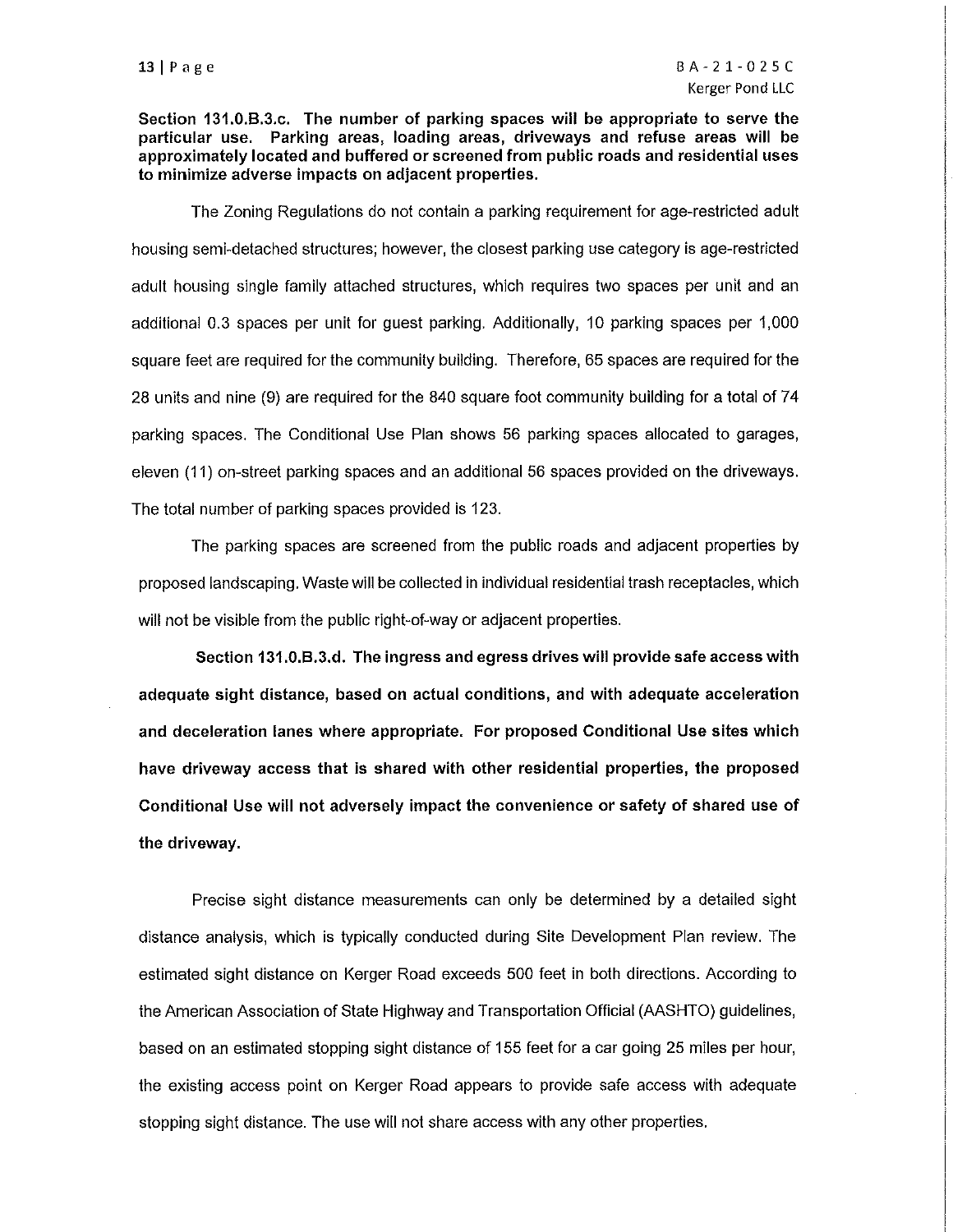## Section 131.0.B.3.e The proposed use will not have a greater potential for adversely impacting environmentally sensitive areas in the vicinity than elsewhere.

The environmentally sensitive areas on the Property consist of 0.84 acre of floodplain, two intermittent streams, two ponds and associated wetlands. The walking trail has been reconfigured to avoid encroachment into the environmental buffer and therefore, the proposed use will not have a greater potential for adversely impacting environmentaliy sensitive areas in the vicinity than elsewhere.

# Section 131.0.B,3.f. The proposed use will not have a greater potential for diminishing the character and significance of historic sites in the vicinity than elsewhere.

The closest historic site (HO-865) (John S. Ridgely Farm) is located approximately 1,000 feet to the south of the Property and is buffered from the proposed development by significant distance and two singie-famiiy developments. Therefore, the proposed use will not have a greater potential for diminishing the character and significance of historic sites in the vicinity than elsewhere.

# 2. Specific Criteria for Age-restricted Adult Housing (Section 131.0.N.1.a)

## 1.a. Age-restricted Adult Housing, General

A conditional use may be granted in the RC, RR, R-ED, R-20, R-12, R-SC, R-SA-8, or R-A-15 District, for age-restricted adult housing, provided that:

(1) Single-family detached, semi-detached, multi-plex attached and apartment dwelling units shall be permitted, except that only detached, semi-detached, multi-plex and single-family attached units are permitted in developments with less than 50 dwelling units in the R-ED, R-20 and R-12 districts.

The Property is zoned R-20 and the development proposes 28 smgle-family detached

and semi-detached dwellings, in accordance with Section 131.0.N.1.a(1).

(2) In the R-ED, R-20, R-12, R-SC, R-SA-8, R-H-ED, R-A-15, or R-APT Districts the development shall have a minimum of 20 dwelling units.

Twenty eight singie-family detached and semi-detached dwelling units are proposed

on the R-20 zoned Property, in accordance with Section 131.0.N.1.a(2).

(3) Only detached and semi-detached units are permitted in the RC and RR Districts.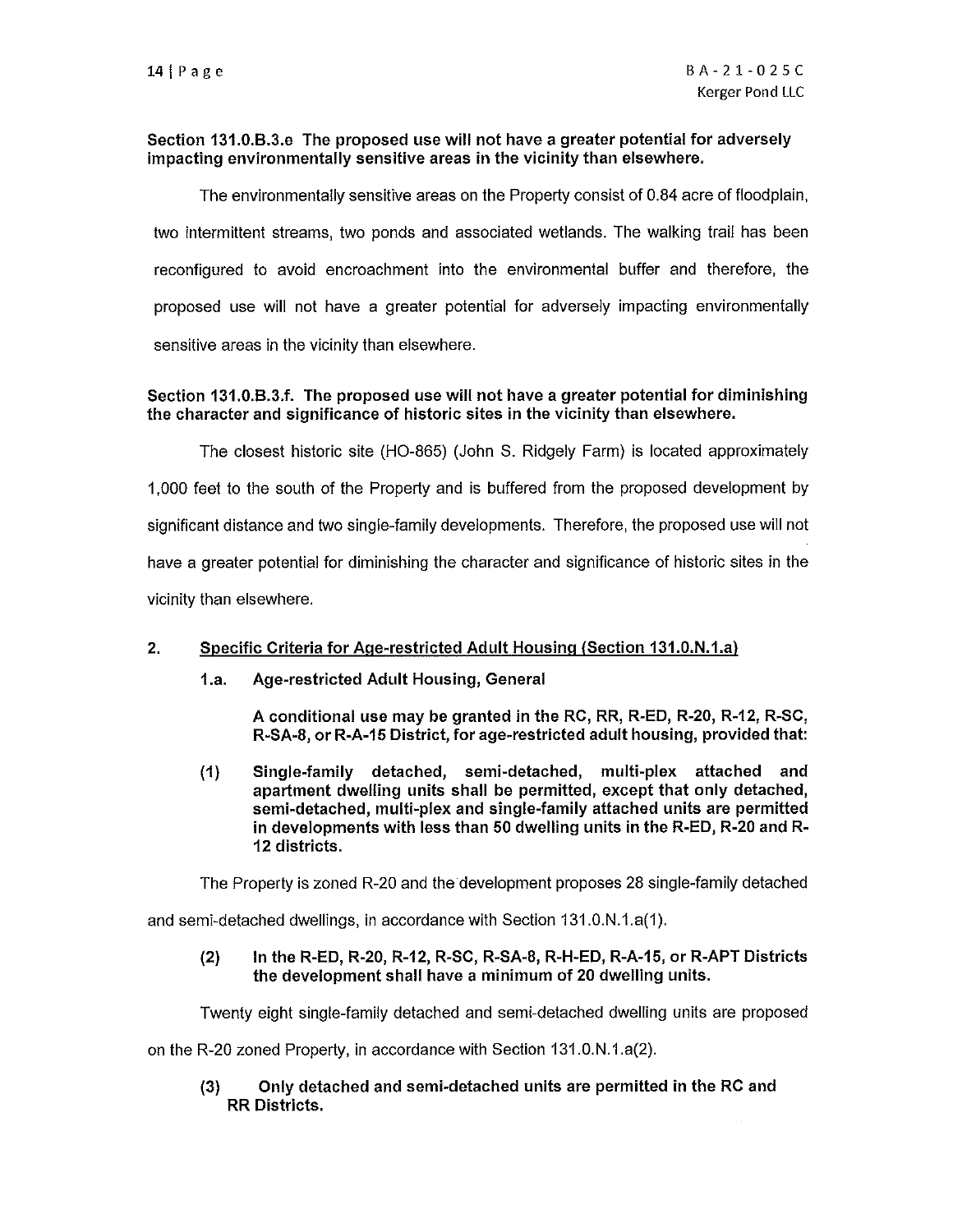The Property is zoned R-20 and therefore this criterion does not apply.

# (4) The maximum density shall be as follows:

| <sup>1</sup> Zoning District | No. of Dwelling Units | Max. Units Per Net Acre<br>---------- |
|------------------------------|-----------------------|---------------------------------------|
| $R - 20$                     | 20-49                 | ------------------------------        |

The Property is zoned R-20 and 28 dwelling units are proposed on 7,51 net acres,

making the maximum density 3.7 unit per acre, in accordance with Section 131.0.N.1.a(4).

# (5) If the development results in increased density according to subsection (4) above, the site must have frontage on or direct access to a collector or arterial road designated in the General Plan.

The R-20 zoning district aiiows a maximum density of approximately 2 dwelling units

per acre. The proposed deveiopment has a density of 37 dwelling units per acre and has frontage and direct access on Kerger Road, a minor collector.

# (6) Site Design:

The landscape character of the site must blend with adjacent residential properties. To achieve this:

(a) Grading and landscaping shall retain and enhance elements that allow the site to blend with existing neighborhood.

Residential properties only abut approximately 29% of the site's perimeter. North of the Property are five lots created through Plat # 25271 in 2019. All are undeveloped, except for Lot I, which contained a house when the plat was recorded. A heavily wooded 70-foot-wide open space lot owned by Howard County adjoins the Property to the east. Five single-family detached dwellingsin the Dennis Preserve subdivision adjoin the Property to the south. Kerger Road is located to the west along with a 1.26-acre county owned open space lot and single-famlly detached dwellings.

Existing vegetation/trees and a pond within 4.18 acres of open space will

be retained constituting approximately 50% of the Property.

The proposed development retains some of the existing vegetation on the

north, south, and east property lines, and provides a Type "C" vegetative buffer along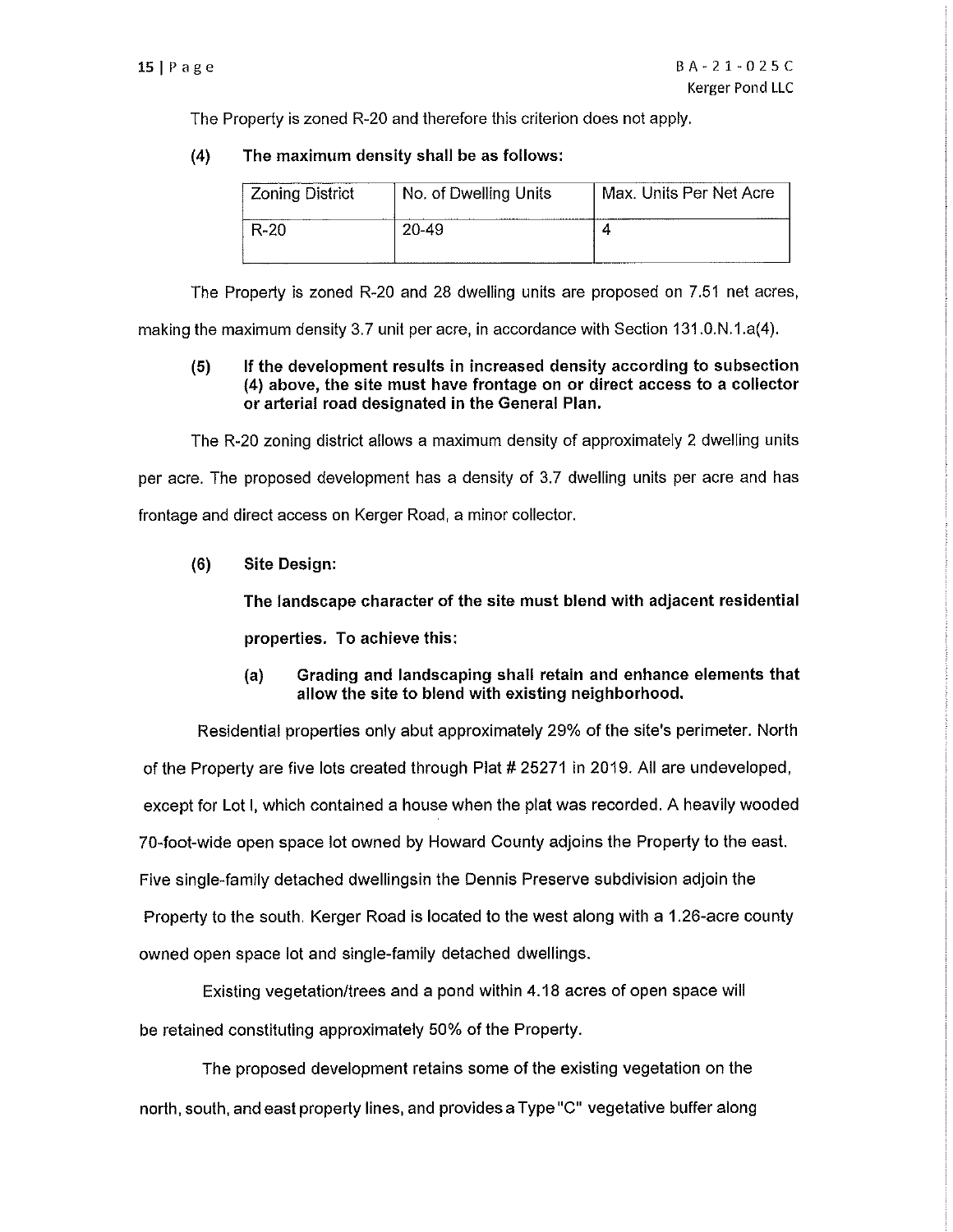the north property line. The buffers along the south and east property lines exceed the requirements of a Type "C" buffer. Two Forest Conservation Easements will provide for afforestation of the site. Easement "A" is shown along the east property line and Easement "B" on a portion of the southern boundary.

Therefore, the landscape character of the site will blend with limited number of adjacent residential properties, however, the layout of the site does not biendwel! with the existing pond element.

- (b) The project shall be compatible with residential development in the vicinity by providing either:
	- (i) An architectural transition, with buildings near the perimeter that are similar in scale, materials, and architectural details to neighboring dwellings as demonstrated by architectural elevations or renderings submitted with the petition; or

The revised Conditional Use Plan incorporated a mix of dwelling types and sizes with architecture and scale which is compatible with the neighborhood.

> (ii) Additional buffering along the perimeter of the site, through retention of existing forest or landscaping, enhanced landscaping, berms, or increased setbacks.

Residential properties abut only approximately 29% of the site's perimeter.

The proposed development provides additional buffering through a combination of retained forested area, enhanced landscaping, and increased setbacks to diminish

the visible impact to the limited number of adjacent residential properties.

North of the Property are five lots created through Plat# 25271 in 2019. All are undeveloped, except for Lot I, which contained a house when the plat was recorded. The existing house on Lot! is oriented toward Kerger Road with a side loaded garage adjacent to the Property and will be shielded from deveiopmenl by a Type "C" landscape buffer. A Type "D "landscape buffer and/or a six-foot fence along the north property line could be provided for additional screening.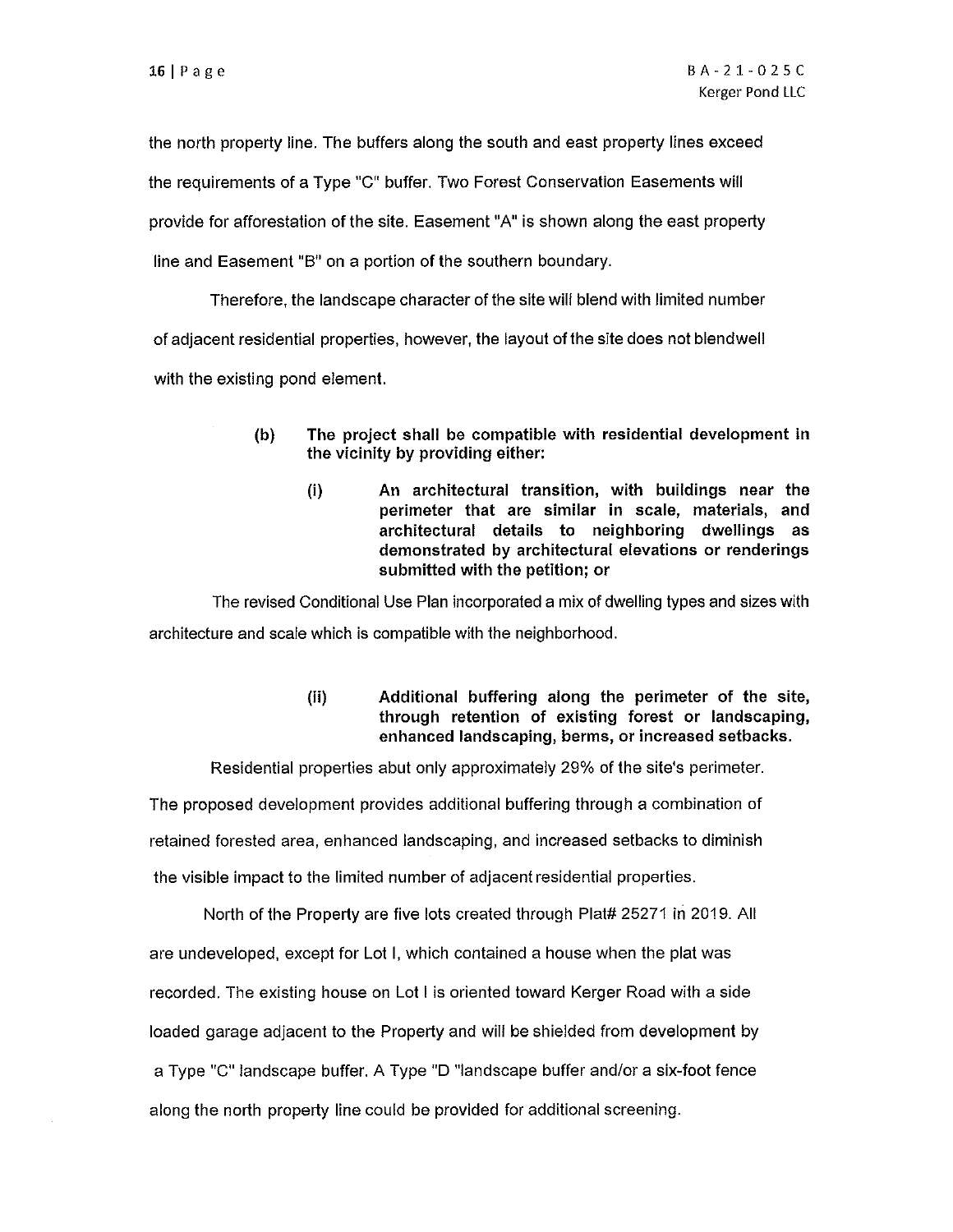A heavily wooded 70-foot-wide open space lot owned by Howard County adjoins the Property to the east and will screen the development from residents to the east.

Five single-famiiy detached dwellings in the Dennis Preserve subdivision adjoin the Properly to the south. The landscape buffer provided along the southern property lines exceed the Type "C" buffer requirements by providing six (6) additional shade trees and 38 additionai evergreen trees. Additionally, units 27 - 28 exceed the 40-foot setback by between 20 and 40 feet and units 17-26 exceed the 40-foot setback by between 80 and 300 feet.

Kerger Road is located to the west along with a 1.26-acre County-owned open

space lot and single-family detached dwellings. Units 1/2 and 27/28 are the closest units

to Kerger Road. Units 27/28 exceed the 50-foot setback from Kerger Road by 20 feet

and are located over 200 feet from the closest residence across Kerger Road. Evergreen

trees are provided along Kerger Road to break up the visible impact as shown on Sheet

3 of the Conditional Use Plan. Units 1/2 are located over 150 feet from the closest

residence across Kerger Road and evergreen trees are also provided along Kerger Road

to break up the visible impact.

(c) For projects with less than 50 dwelling units in the R-ED, R-20 and R-12 Districts, setbacks from existing public streets shall be the same as the setback required for residential uses on adjacent properties.

The revised Conditional Use Plan proposes 28 dwelling units in the R-20 zone and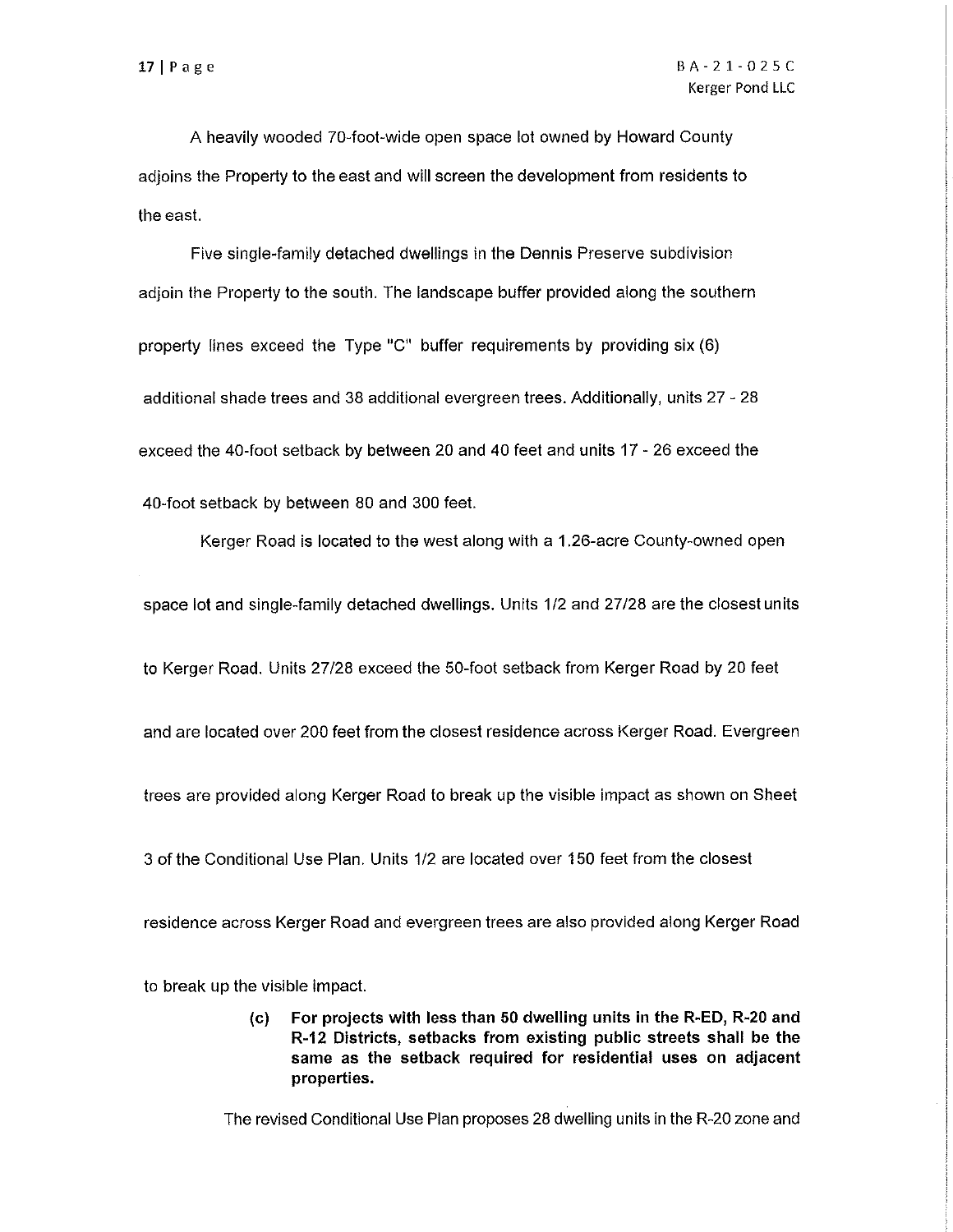$\hat{\mathcal{L}}$ 

the design conforms to the required 50-foot front or side structure setback and a 20-

foot use setback from a coilector public street,

# (7) Bulk Requirements

|            | (a) Maximum Height:                                                                                      |
|------------|----------------------------------------------------------------------------------------------------------|
|            |                                                                                                          |
|            | Except in R-SA-8, R-A-15 and R-APT   55 feet                                                             |
|            | The height of the proposed two story single-family semi-detached                                         |
|            | dwellings will not exceed 34 feet.                                                                       |
| Districts: | (b) Minimum structure and use setback:<br>(ii) From residential lots in RC, RR, R-ED, R-20, R-12 or R-SC |
|            | Single-family detached, semi-detached, and multi-plex                                                    |
|            | (iii) From open space, multi-family or non-residential uses in                                           |
|            | (iv) From zoning districts other than RC, RR, R-ED, R-20, R-12                                           |
|            |                                                                                                          |
|            | All buildings comply with the 50-foot setback from an external public                                    |
|            | street right-of-way and 40-foot setback from lots in the R-20 Zoning                                     |
| District.  |                                                                                                          |
|            | (c) Minimum structure setback from interior roadway or driveway                                          |
| comply     | All dwellings along the interior roadway contain garages and                                             |
|            | with the 20-foot setback.                                                                                |
|            | (d) Minimum structure setback from lot lines for single-family<br>detached or multi-plex units           |
|            |                                                                                                          |
|            | A minimum of 10 feet must be provided between                                                            |
| structures |                                                                                                          |
|            |                                                                                                          |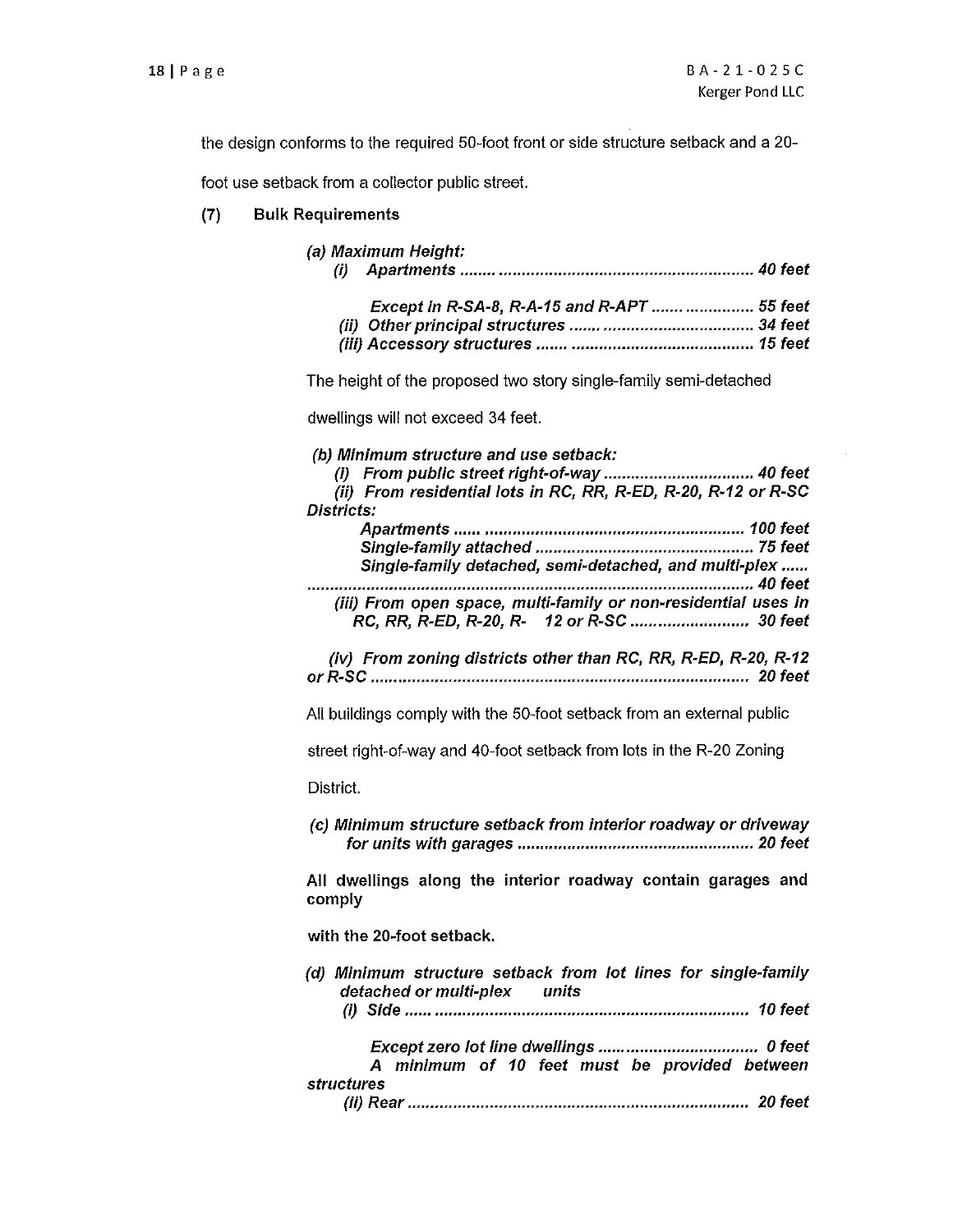Single-family detached units are in compliance with this criterion. Muiti-

plex units are not proposed and therefore, this criterion does not apply.

(e) Minimum distance between single-family detached and/or attached dwellings:

- (i) For units oriented face'to-face ................................ 30 feet
- (ii) For units oriented side-to-side................................. 15 feet
- (iii) For units oriented face-to-side or rear-to-side ....... 20 feet
- (iv) For units oriented rear-to-rear .................................. 40 feet (v) For units oriented face-to-rear ............................... 100 feet
- 

Singie-family detached units are in compliance with this criterion. No

attached dwellings are proposed and therefore, this criterion does not

apply.

(f) Minimum distance between apartment buildings or between apartment buildings and single-family dwellings:

- /. For units oriented face-to-face .............................30 feet
- ii. For units oriented side-to-side ................................15 feet
- iii. For units oriented face-to-side or rear-to-side .....30 feet
- iv. For units oriented rear'to-rear ..............................GO feet
- v. For units oriented face-to-rear .............................100 feet

Apartments are not proposed; therefore, this criterion does not apply.

(g) Apartment buildings and groups of single-family attached units may not exceed 120 feet in length. However, the Hearing Authority may approve a greater length, up to a maximum of 300 feet in R-SA-8, R-A-15 and R-APT, or 200 feet in other districts, based on architectural design that mitigates the visual impact of the increased length.

Neither apartments nor single-family attached buildings are proposed

therefore, this criterion does not appiy.

(8) At least 50% of the gross site area in the RC, RR, R-ED Districts, at least 35% in the R-20, R-12, and R-SC Districts, and at least 25% in the R-SA-8, R-H-ED, R-A-15 and R-APT Districts, shall be open space or open area in accordance with the Subdivision and Land Development Regulations. The open space or open area shall provide amenities such as pathways, seating areas and recreation areas for the residents, and shall be protective of natural features.

The Property is zoned R-20 and 50% of the site (4.18 acres) is proposed for open

space. Benches, a gazebo, and a 6-foot-wide walking trail will be provided in the open space

area.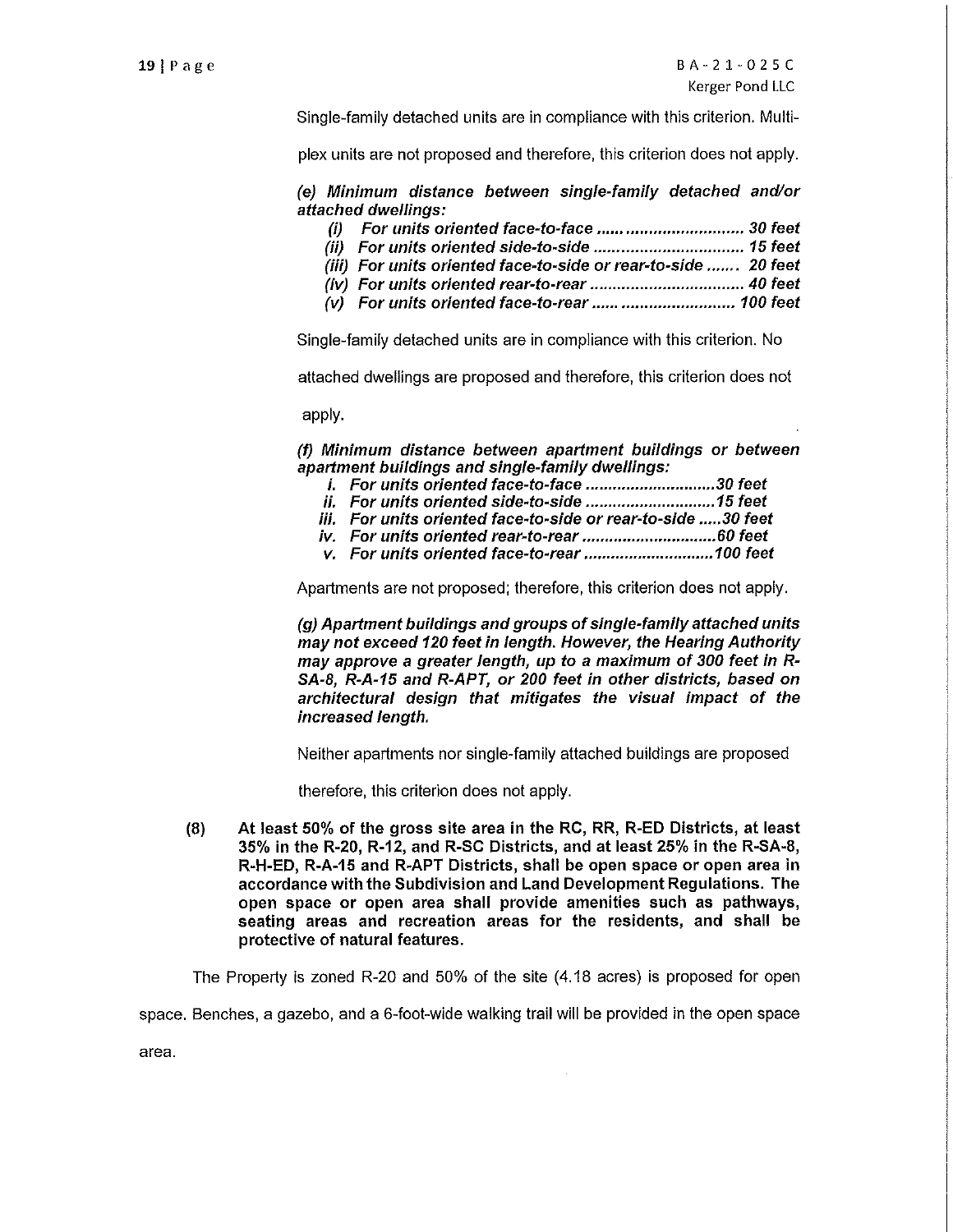(9) Accessory uses may include social, recreational, educational, housekeeping, security, transportation, or personal services, provided that use of these services is limited to on-site residents and their guests.

A community center, benches, a gazebo, and 6-foot-wide walking trails are proposed

for on-site residents and their guests.

- (10) At least one on-site community building or interior community space shall be provided that contains a minimum of:
	- (a) 20 square feet of floor area per dwelling unit, for the first 99 units with a minimum area of 500 square feet, and

The Petitioner is required to provide 1,160 square feet of floor area (20 square feet per unit x 58 units  $= 1,160$  square feet) for on-site community buildings or interior community space. The Petitioner satisfies this requirement by providing a 1,200 square foot community building that is limited to on-site residents and their guests,

(b) 10 square feet of floor area per dwelling unit for each additional unit above 99.

A 560 square foot on-site community building, or interior community space, is required

and an 840 square feet community building that is limited to on-site residents and their guests is proposed.

# (11) Loading and trash storage areas shall be adequately screened from view.

Trash and recycling pickup within the development will be curb-side pickup at each dwelling and no central trash storage area is proposed in connection with the dwelling units or the community building under this Petition. Trash pick-up from the community building and trash receptacles along the walking path/traii will be the responsibility of the condominium association and/or a professional management company hired by the condominium.

(12) For a development that will be built in phases, open space areas, recreational facilities and other accessory facilities shall be provided in each phase to meet the needs of the residents. The developer shall provide a schedule for the installation of facilities at the time the Conditional Use is approved.

The development will not be constructed in phases therefore this criterion does not apply.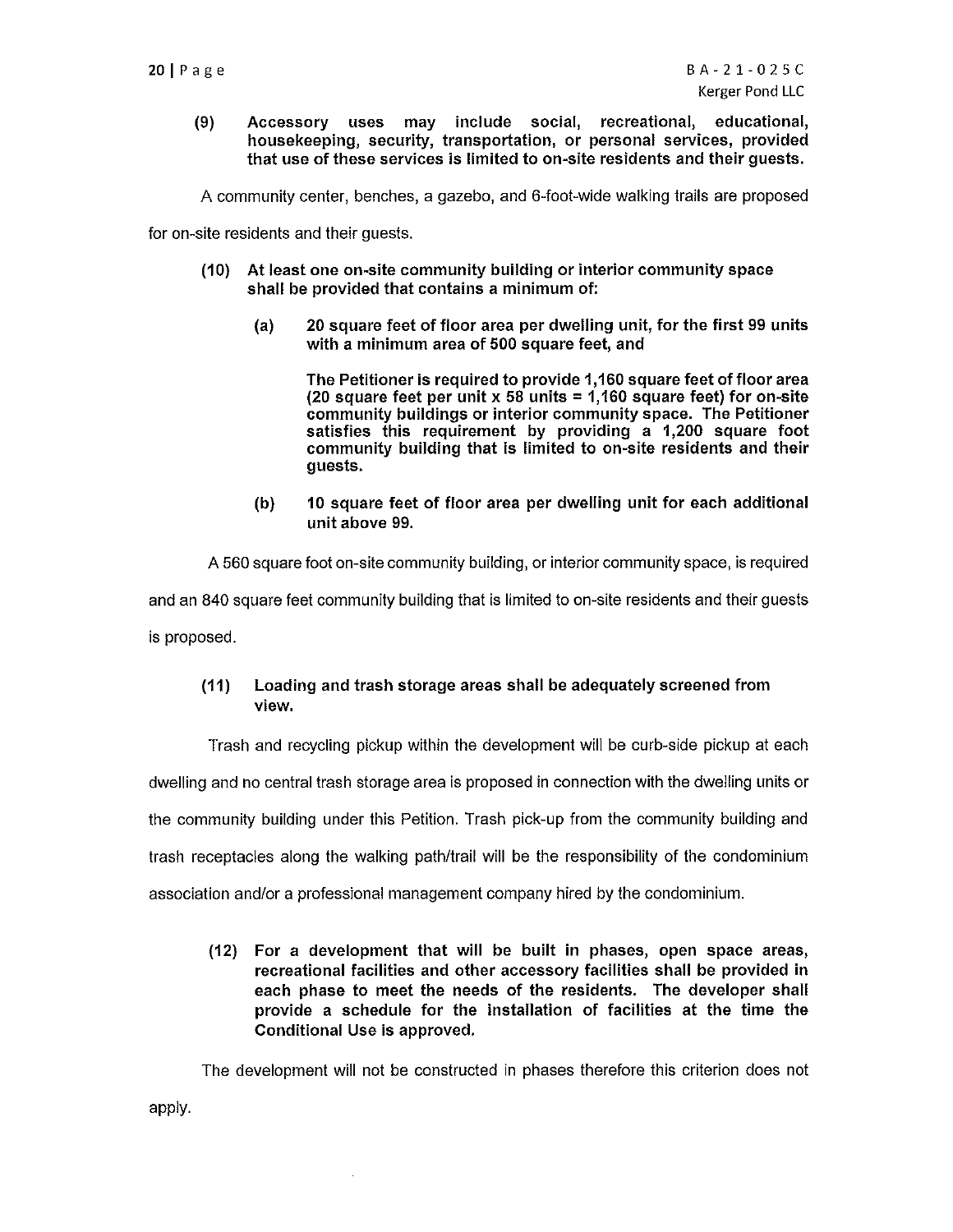(13) The petition shall establish how the age restrictions required under the definition of this use will be implemented and maintained over times. If the development will not be a rental community under single ownership, an entity such as a condominium association or homeowner's association shall be established to maintain and enforce the age restrictions in addition to County enforcement of zoning regulations.

A condominium association will be established which will enforce age restriction

requirements through covenants and restrictions,

(14) Ati open space, common areas and related improvements shall be managed and maintained by a common entity, either the owner of the development, a condominium association, or a homeowner's association.

A condominium association established by the Petitioner will be responsible for the

maintenance of open space, open areas and common areas and related improvements in

perpetuity.

(15) The development shall incorporate universal design features from the Department of Planning and Zoning guidelines that identify required, recommended, and optional features. The petition shall include descriptions of the design features of proposed dwellings to demonstrate their appropriateness for the age-restricted population. The material submitted shall indicate how universal design features will be used to make individual dwellings adaptable to persons with mobility or functional limitations and how the design will provide accessible routes between parking areas, sidewalks, dwelling units, and common areas.

The development will incorporate the following universal design features:

- Slopes or ramps on the exterior of units in accordance with current Howard County regulations
- a "no-step" access to the front door entrance to ail dwelling units and community buildings.
- 36" wide front door with exterior lighting at the entrance
- all interior doorways at least 32" dear width in the open position
- 36" wide fully accessibie route must connect throughout the first floor of the dwelling unit.
- complete living area including master bedroom & bath on first level floor
- lever handles on interior and exterior doors
- clear floor space of 30" x 48" inches centered on appliances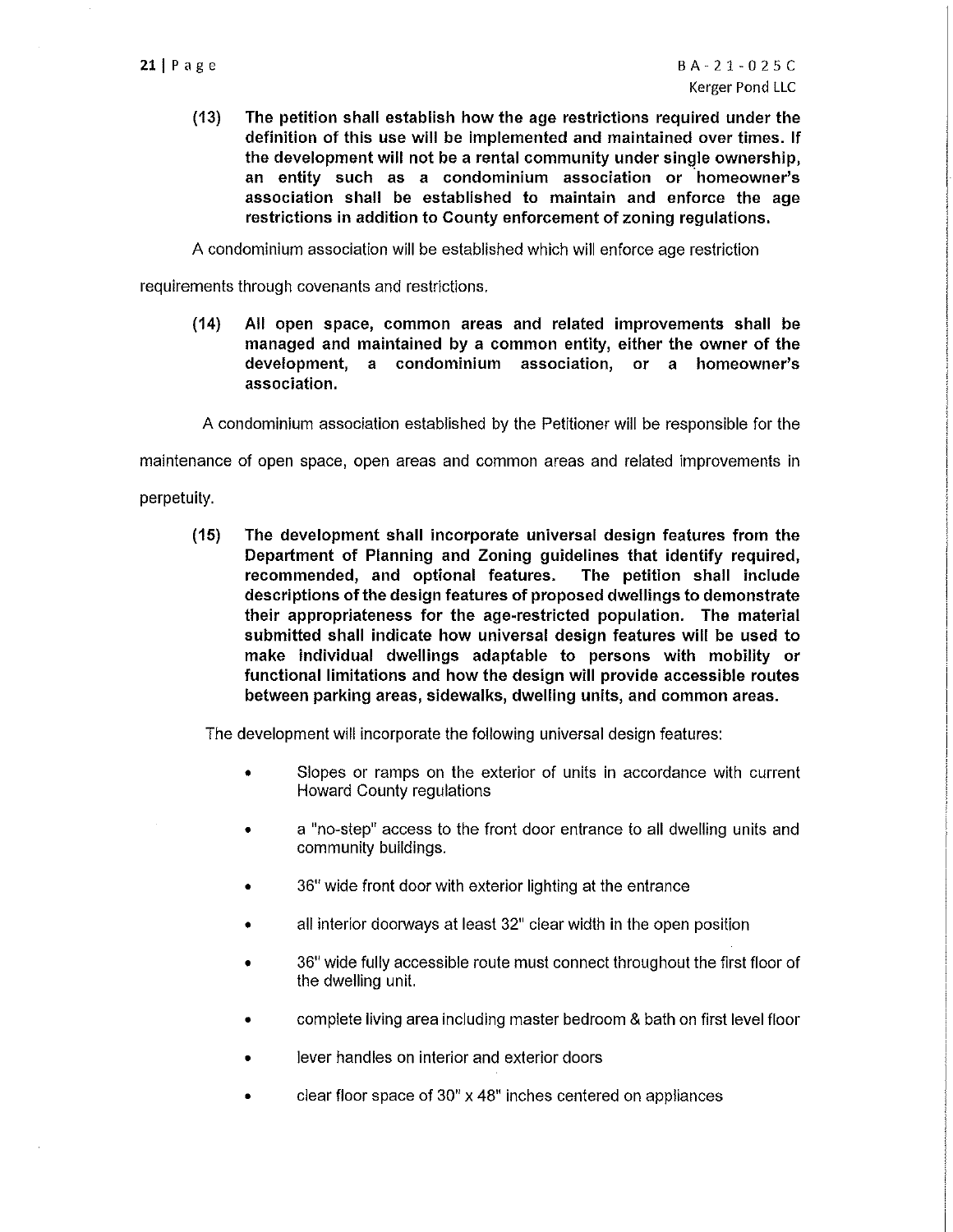- reinforced walls to allow for the later installation of grab bars around the toiiet, tub, and shower stall.
- (16) At least 10% of the dwelling units in the R-ED, R-20, R-12 and R-SC Districts, and at least 15% in the R-SA-8, R-H-ED, R-A-15 and R-APT Districts, shall be Moderate Income Housing Units.

Three (10%) of the 28 dwelling units wiii be Moderate income Housing Units.

(17) Housing for the elderly special exceptions uses approved by the Board of Appeals on or prior to July 12, 2001 and constructed under the zoning regulations in effect at that time, may convert the existing dwelling units to age-restricted adult housing uses, with respect to minimum age restrictions only, without being subject to further hearing authority review and approval under current Conditional Use requirements, provided that the dwelling units are made subject to the new covenants and other legal means of enforcing the age-restricted adult housing minimum age restrictions, and that a copy of the recorded new covenants is submitted to the Department of Planning and Zoning to be filed in the original special exception case file.

A special exception (Conditional Use) for housing for the elderly has not been

approved by the Board of Appeals for this Property, therefore, this criterion does not apply.

(18) The Conditional Use plan and the architectural design of the building(s) shall have been reviewed by the Design Advisory Panel, in accordance with Title 16, Subtitle 15 of the Howard County Code, prior to the submission of the Conditional Use petition to the Department of Planning and Zoning. The Petitioner shall provide documentation with the petition to show compliance with this criterion.

The Conditional Use Plan and architectural design of the buildings were reviewed by

the Design Advisory Panel on April 7 and June 9, 2021. The minutes of the meetings and

recommendations are in the record as documentation of compliance with this criterion.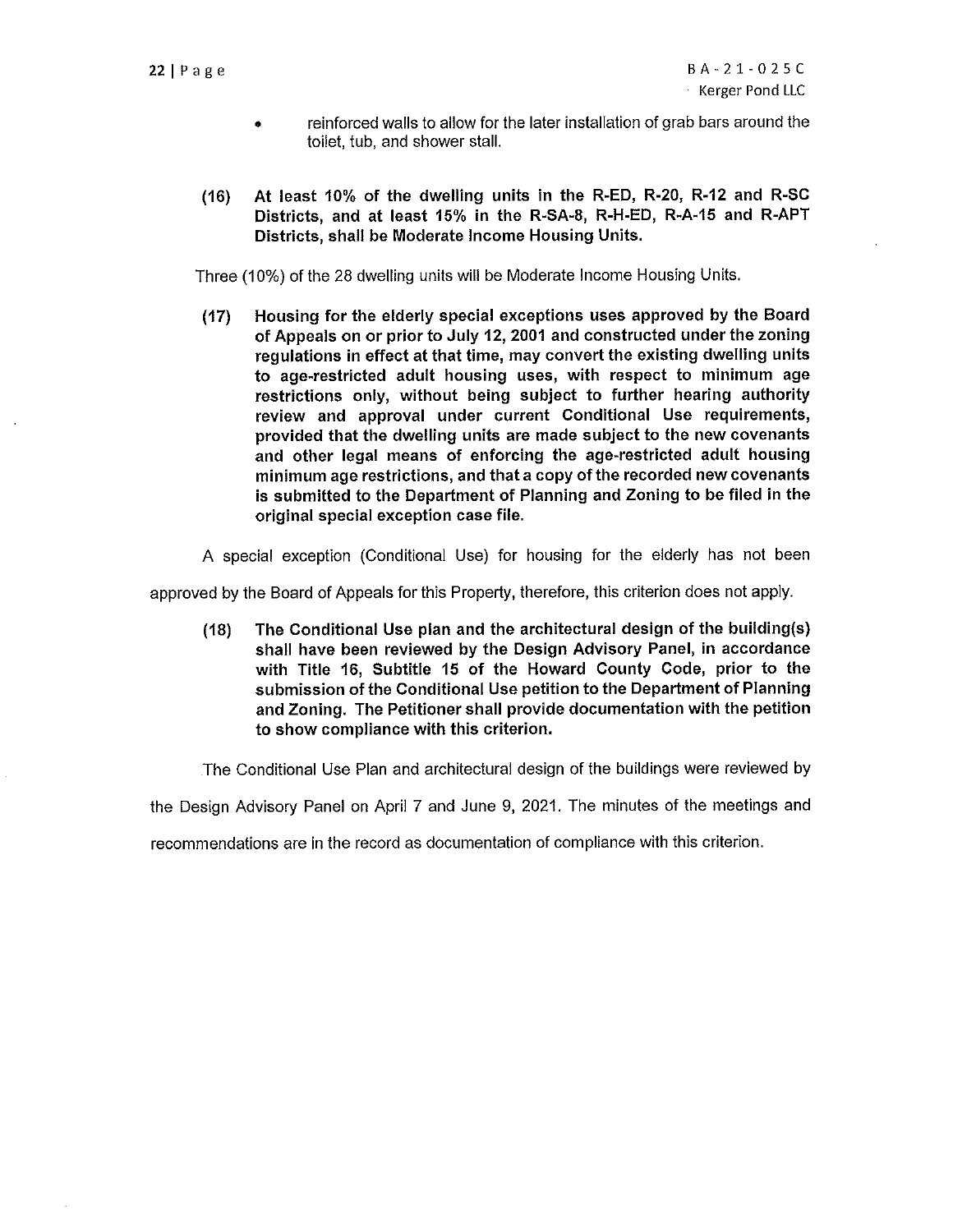### ORDER

Based upon the foregoing, it is this 23rd day of February, 2022, by the Howard County

Board of Appeals Hearing Examiner, ORDERED:

That the Motion for Reconsideration be and hereby is GRANTED, and it is further

#### ORDERED,

That the Petition of Kerger Pond, LLC. for Age-Restricted Adult Housing, General, in a

R-20 (Residential: Single) Zoning District, be and is hereby GRANTED;

## Provided, however, that:

- 1. The Conditional Use shall be conducted in confomnance with and shall apply only to the uses as described in the Petition and depicted on the revised Conditional Use Plan (2/22/22), and not to any other activities, uses, structures, or additions on the Property.
- 2. Petitioner shall obtain all required permits.
- 3. Lots 10-15 shall be iimited to development of low roof profile single family detached or semi-detached dweiling units until 50% of the lots are sold; after the 50% threshold is met, Lots 10-15 may be offered for sale with any of the dweiiing unit types being provided onsite.
- 4. An Envlronmenlai Concept Plan for the site must be approved prior to the Site Development Plan in order to identify any impacts to streams, wetlands and their buffers, floodplain, steep slopes and specimen trees on site which are protected from disturbance per the Land Development Regulations.
	- a. Specimen Trees must be shown with their Critical Root Zones in order to evaluate the level of disturbance.
	- b. A review of the current plan shows that Alternative Compliance may be needed for impacts to environmental area and will be required for specimen tree removal. The proposed plan will require specimen trees to be removed for the development to be constructed as designed. Since the Alternative Compliance for this has not been approved, the proposal may not be permitted to advance with its current layout. If the conditional use is approved, this Division recommends flexibility in the Decision and Order to allow the development to be re-designed to accommodate the protection of specimen trees, If the trees are not approved for removal. Should flexibility not be granted, DPZ requests that the decision specify that approval of the Conditional Use plan does not convey a right to remove those specimen trees nor have the approved plan serve as justification to meet the hardship requirement of the alternative compiiance review process.
- 5. An approved Site Development Pian for the proposed Age-Restricted Adult